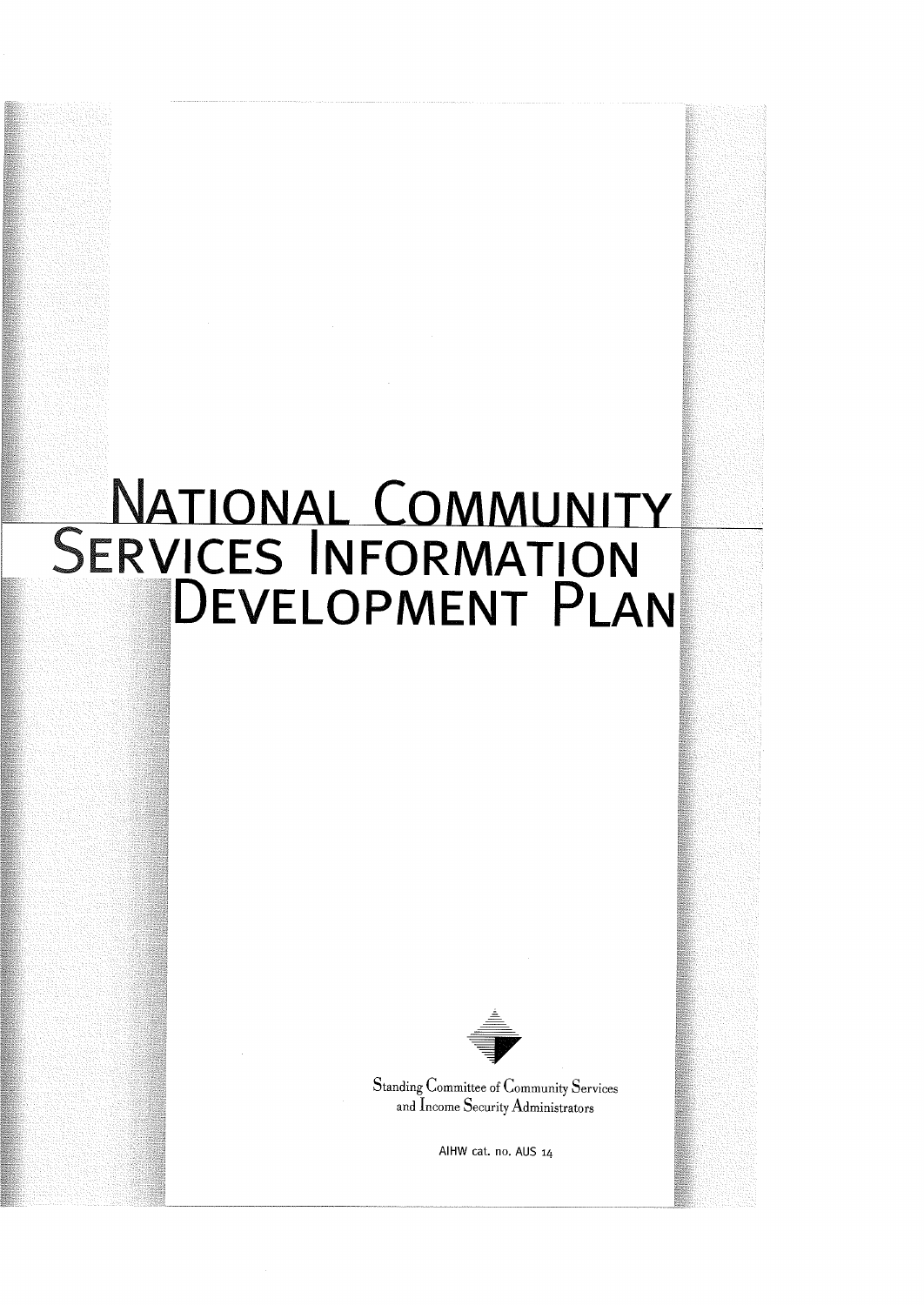O Australian Institute of Health and Welfare 1999

This work is copyright. Apart from any use as permitted under the *Copyright Act*  1968, no part may be reproduced without written permission from the Australian Institute of Health and Welfare. Requests and enquiries concerning reproduction and rights should be directed to the Head, Communication and Public Affairs, Australian Institute of Health and Welfare, GPO Box 570, Canberra ACT 2601.

A complete list of the Institute's publications is available from the Publications Unit, Australian Institute of Health and Welfare, GPO Box 570, Canberra ACT 2601, or via the Institute's website at http://www.aihw.gov.au.

ISBN 0 642 39577 2

Australian Institute of Health and Welfare

Board Chair Professor Janice Reid

**Director** Dr Richard Madden

*Any enquiries about or comments on this publication should be directed to:* 

Margaret Fisher Australian Institute of Health and Welfare

GPO Box 570 Canberra ACT 2601

Telephone: (02) 6244 1033

Published by Australian Institute of Health and Welfare Printed by National Capital Printing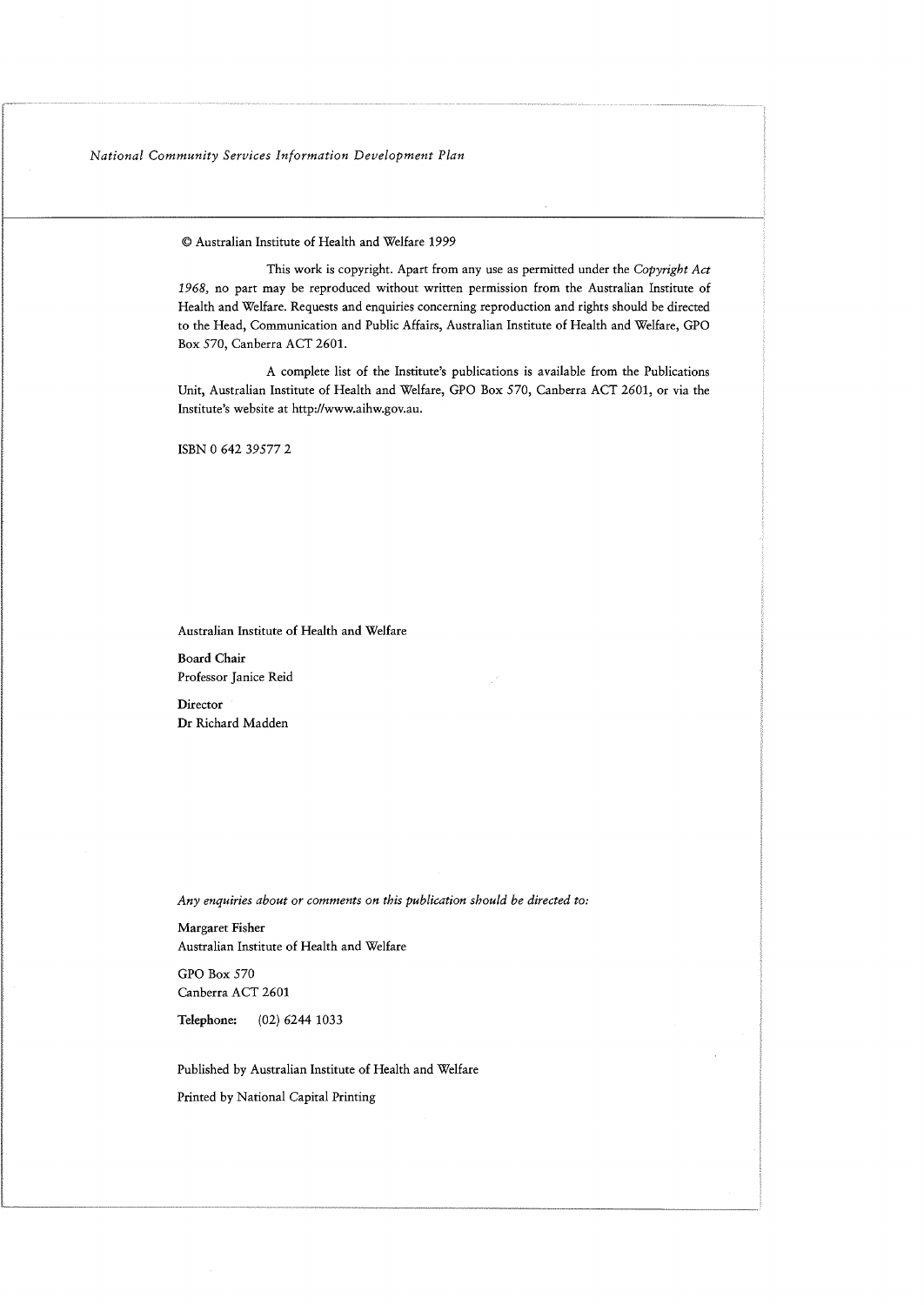# CONTENTS

| 1. | <b>Introduction</b>                                | 1  |
|----|----------------------------------------------------|----|
| 2. | <b>Community Services in Australia</b>             | 2  |
| 3. | <b>The National Agenda</b>                         | 4  |
| 4. | The need for national community services data      | 7  |
| 5. | A framework for developing community services data | 10 |
| 6. | The Community Services Information                 |    |
|    | Development Plan: Strategies                       | 15 |
| 7. | Information development priorities                 | 18 |
| 8. | Summary                                            | 21 |

#### **APPENDICES**

*National data collections and development activities conducted by government.* 

| A | Aged care                                                     | 22 |
|---|---------------------------------------------------------------|----|
| В | <b>Disability Services</b>                                    | 25 |
| C | Supported Accommodation                                       | 27 |
| D | Child Care and Preschool                                      | 28 |
| Е | Child Protection and Welfare                                  | 30 |
| F | Juvenile Justice/Welfare                                      | 31 |
| G | <b>Family Support</b>                                         | 32 |
| Н | <b>Emergency Relief and Crisis Services</b>                   | 33 |
| ı | Indigenous People                                             | 34 |
|   | National data development activities conducted by government. |    |
|   | Data development infrastructure                               | 35 |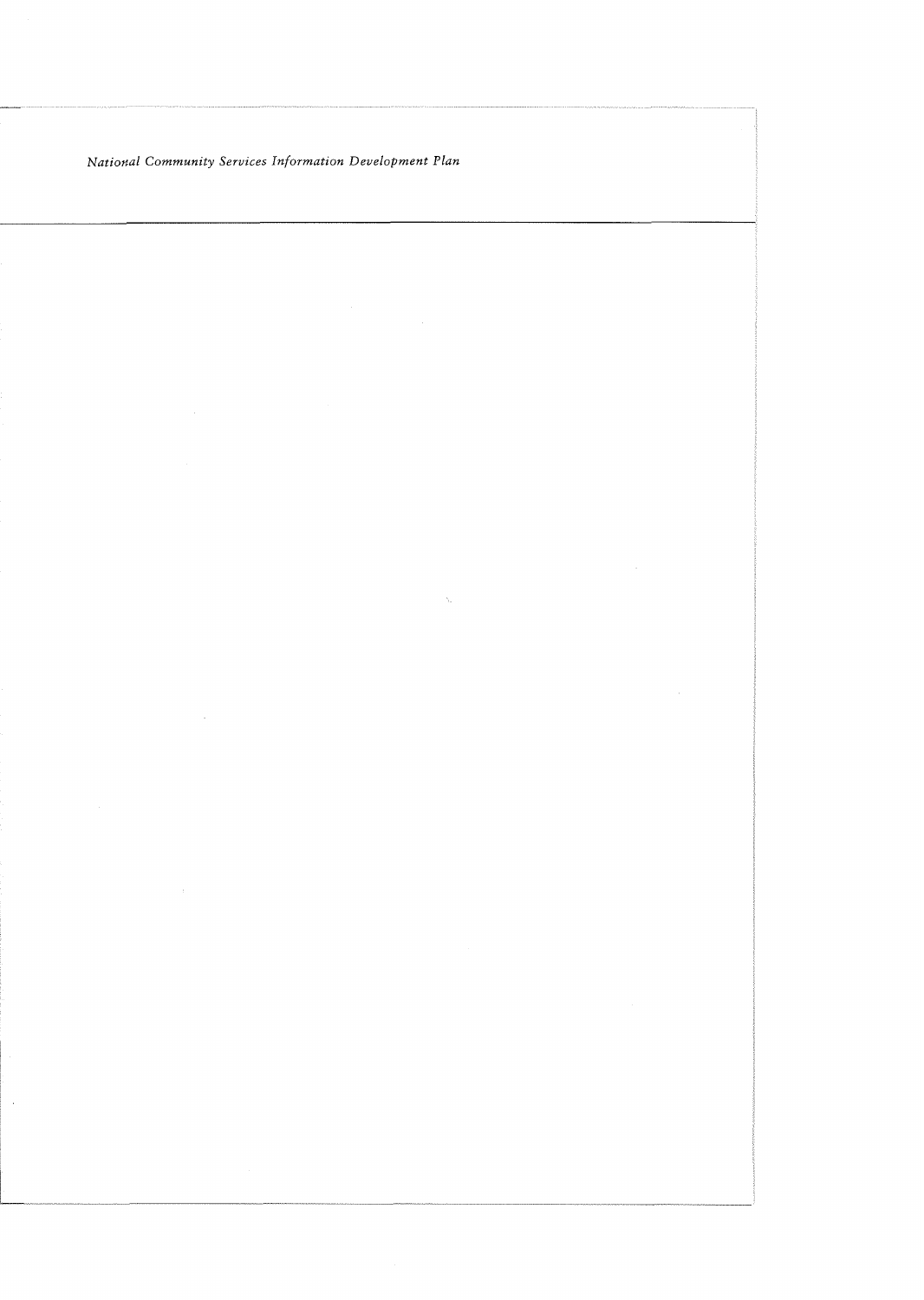# NATIONAL COMMUNITY **SERVICES INFORMATION** DEVELOPMENT PLAN

#### **lntrod uction**  1.

#### **Origin and purposes of the Plan**

The need to improve community services data is recognised as a high priority by the Standing Committee of Community Services and Income Security Administrators (SCCSISA). At its October 1997 meeting, SCCSISA asked the National Community Services Information Management Group (NCSIMG) to prepare a draft of the National Community Services Information Development Plan (NCSIDP). The draft was presented to SCCSISA at its meeting on 4 March 1998, and was endorsed as an exposure draft for further consultation with community services government agencies and non-government peak organisations. This Plan incorporates the results of these consultations.

#### **Structure of the Plan**

The Plan is organised into seven sections focusing on the role of community services, the national community services policy agenda, the need for national community services data, a framework for community services data development, development strategies, and information development priorities.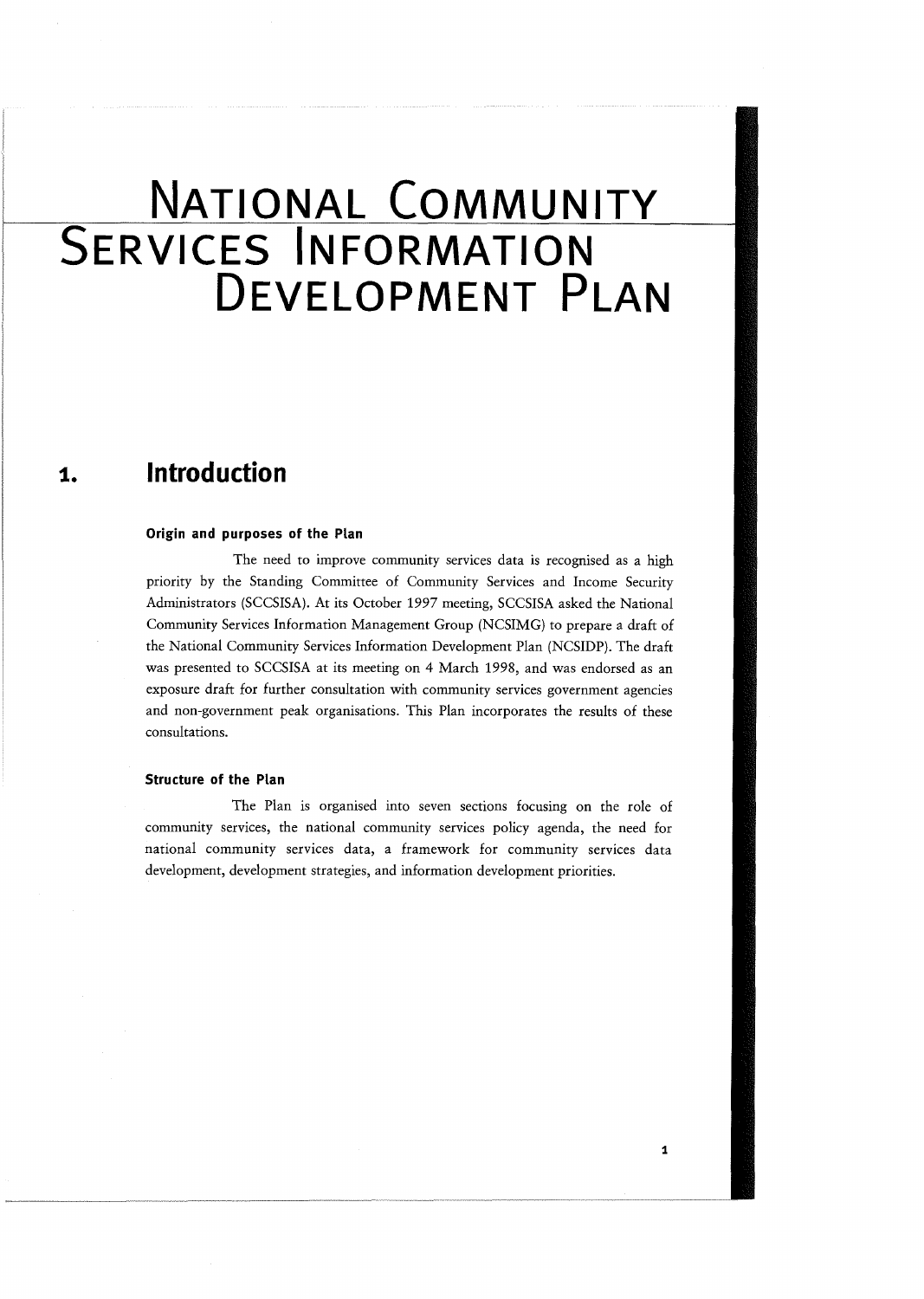#### **Community Services in Australia**   $2.$

#### **The role of community services**

Community services are a significant sector in Australia's social and economic system. Community services are provided to:

- provide support for individuals and groups at the key stages in their lives;
- protect the interests of, and provide care for, vulnerable individuals and families to ensure a satisfactory level of functioning and wellbeing; and
- $\bullet$  invest in community infrastructure, networks and development processes in order that individuals and families can achieve social and economic wellbeing.

For the purposes of this Plan, the scope of community services is: aged care (including residential and community care), disability services, child care (including preschools), family support services, child welfare (including juvenile justice), supported accommodation assistance, and emergency relief and crisis services.

There are recognised strong links between community services and health services and an emerging understanding of links with housing and other social services. In several jurisdictions, community services, health and housing functions are CO-located in one government agency, promoting an integrated human services focus. Coordination in development of community services and health data is assisted by cross memberships between the NCSIMG and its health counterpart, the National Health Information Management Group and between their respective data committees. While the interface between health and community services needs to be fostered, the focus of this Plan is on community services only.

Government and non-government providers, volunteers and families provide community services. Together, these services form a community services system. Many of the values embodied by community services, regardless of who provides them, are fundamentally important to the lives of Australians.

Commonwealth and State governments have a major role in funding the provision of community services, arising from a mandate to ensure basic rights, an acceptable standard of living and a requirement to protect and support the vulnerable in our society. Local governments also fund community services and are important providers of these services.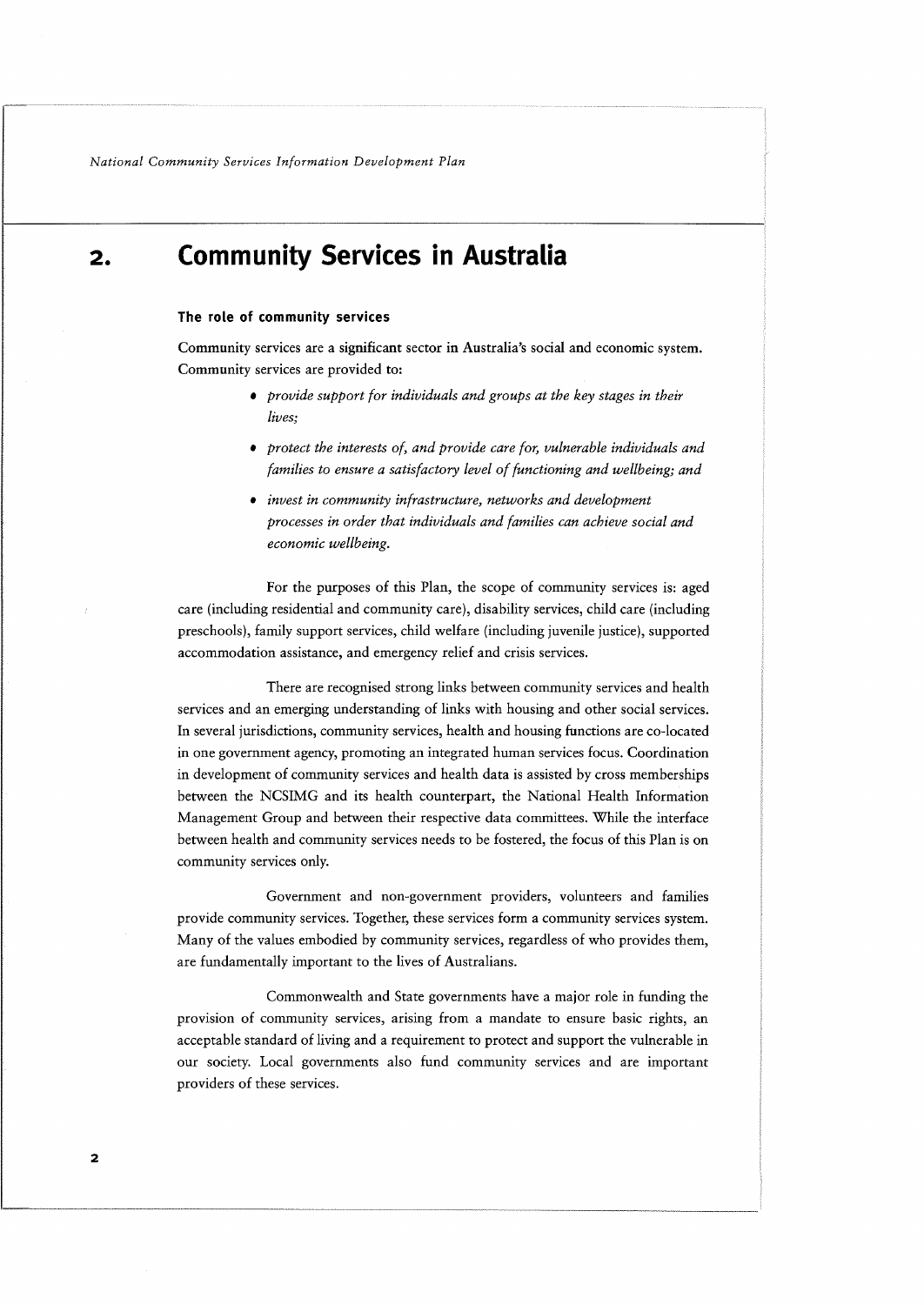The way in which formal services are provided is influenced by the division of responsibility of the three levels of governments in Australia and the level of participation of non-government organisations (NGOs). The relative involvement of the Commonwealth, State/Territory and local governments varies from program to program, and the participation of NGOs is also different between programs and between States and Territories. The complexity in community services thus created has contributed to the difficulty in developing a national policy framework for community services, and has also affected the development of national community services data.

Community perceptions about the role of community services and the responsibilities of governments and other service providers have had a significant impact on the development of policy and practice.

The agenda in community services today is characterised by a tension between historical patterns of service provision and the need to respond to current economic and social conditions. Despite the fact that traditional welfare functions make up a decreasing proportion of community services activity and resources, the public often perceives the sector in terms of its statutory functions only.

Community services are inherently influenced by the activities of other sectors. In particular, health, social security, education, housing, justice, and labour market services have important roles to play in supporting individuals, families and communities. Community services complement, and often fill the gap arising from service provision decisions in, other sectors. The higher the number of people marginalised from services of other sectors, the more likely will there be an increase in the number of people entering the community services system.

#### **The non-government sector**

There are in excess of 10,000 social welfare organisations in Australia receiving government funding for community services and an unknown number operating without government assistance. In 1995-96 they delivered about 60% of community services and funded 10% from their own funds.

In many community services areas, the non-government sector is predominantly not-for-profit and plays a larger role beyond that of service provider. NGOs often aim to advocate for the needs of their clients and play varying roles with governments in planning, developing and coordinating services. The role of volunteers in the non-government sector is substantial, with national estimates of some 95 million hours of volunteer effort each year.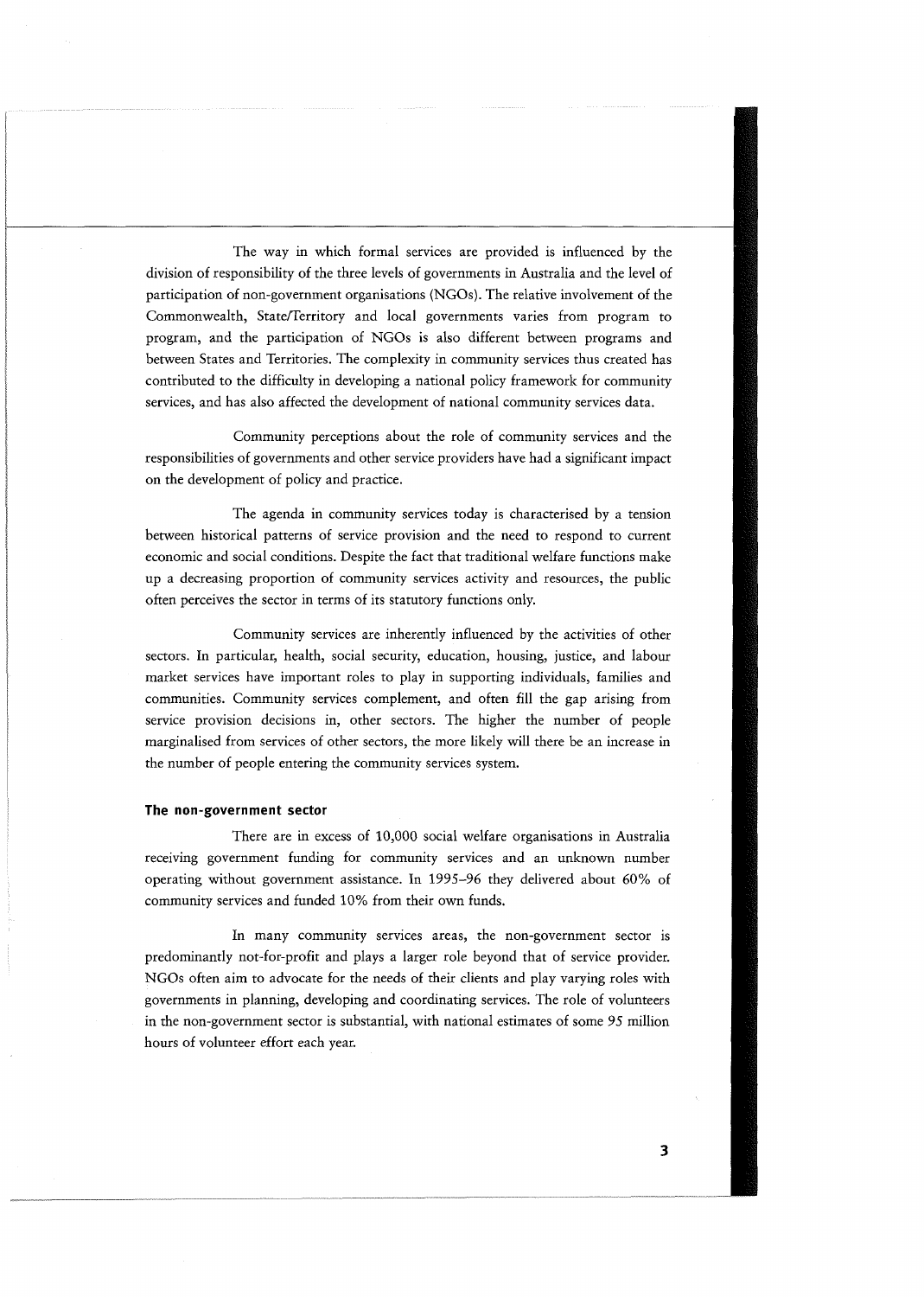In other areas, notably childcare and aged care, private for-profit NGOs are very significant service providers.

The relationship between NGOs (both not-for-profit and private forprofit) and government is undergoing change. Many community services are currently in a period of transition from a voluntary system, where charities and other community organisations (by and large) determined the category of need and the way they would provide their service, to a more systemised contracted approach. With the trend towards outsourcing of activity to the non-government sector, including the for-profit sector, their role and significance in service delivery is increasing.

Data on the NGO sector in Australia are scarce but are being improved as part of international efforts to describe this sector better.

#### **The National Agenda**  З.

#### **Policy directions in community services**

A significant challenge for community services in all jurisdictions is to develop policy and practice which are responsive to contemporary social issues. While each State or Territory will have different emphases and imperatives, there are common themes:

- <sup>0</sup>*the increase in the proportion of older Australians in the community*
- *changing patterns of family formation and structure*
- \* *contemporary pressures on family care, including the lengthened dependency of children and the increased participation of women in paid work*
- *the increasing importance of curers and the need for carer support*
- *changing labour market trends*
- *changes in the profile of disability*
- *changes in the profile of poverty*
- *the disadvantages suffered by people in remote rural areas*
- *the persistence of poor social conditions among Indigenous people.*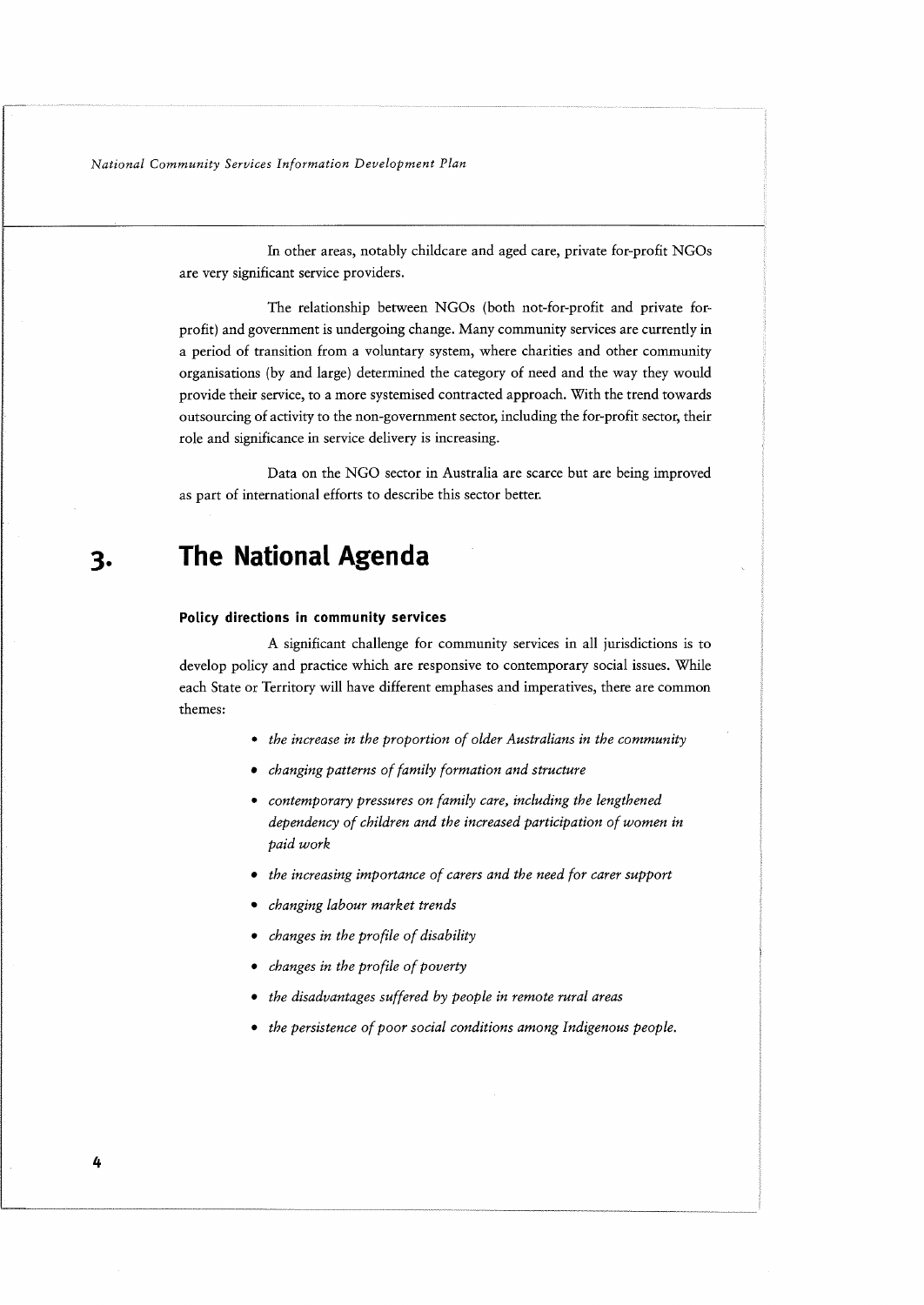#### **And** in terms **of** program design and service provision:

- policy in both health and community services, consumer choice and community expectation have created the shift towards home or community-based care and services rather than institutional care;
- from the legacy of past welfare practice for Aboriginal and Torres Strait Islander communities have emerged principles of self-determination, collaboration and the development of new service approaches;
- policy shifts, e.g. in child protection, have seen responses move away from the traditional intervention towards supportive responses based on safety, risk and needs; and
- \* emphasis on preventive, development and advocacy strategies as well as remedial measures.

#### **Key reforms in service delivery**

In addition to the sector-specific issues, community services must also respond to the international and national trends in the organisation, management and delivery of human services.

#### Outcome-focus

Historically, community services have been organised on a program basis. The impact of planning around specific service responses is that the shape of services on the ground often does not reflect the needs of clients and their family circumstances. Program boundaries create barriers to good practice and effectively cocoon funds inside those boundaries.

In recent years major changes in foci in both the health and community services arenas have emphasised a patient/client focus, including outcomes, the need for flexible resource provision, the development of locally appropriate services, and measures to effect continuity of care or support and effective service pathways. Reforms in aged care and child protection are good examples.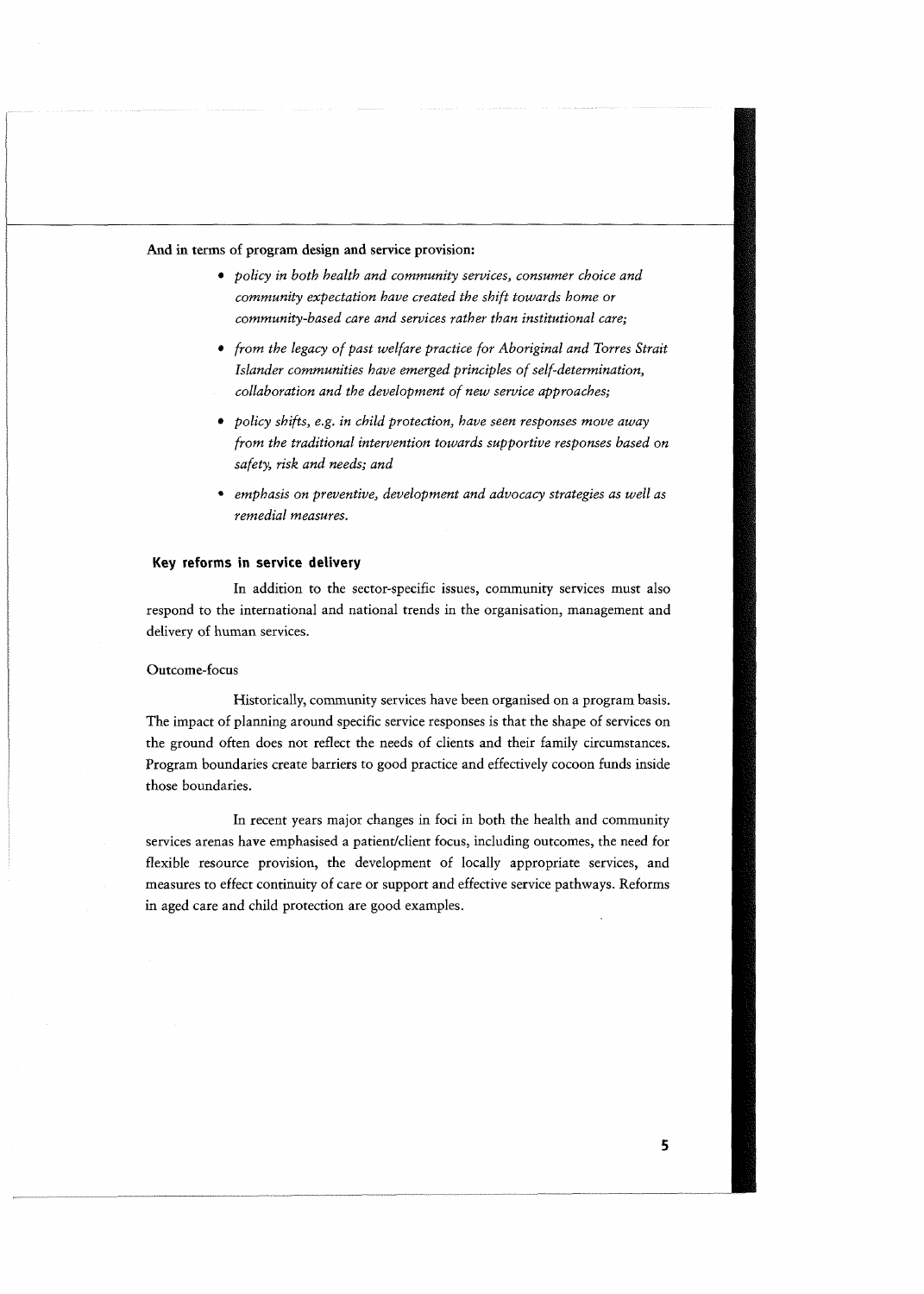#### Case management and care coordination

There is increasing recognition that existing practice is least effective for those in the community with complex needs and/or conditions. The key focus for reform is formal coordination of the required mix and level of services and the increasing involvement of individuals and families in decisions about their care. The challenges around coordination are intensified in the community services sector by the fact that there is a mixed economy of funders and providers.

The Commonwealth and State/Territory governments have supported a number of coordinated care trials for people with multiple service needs. Funds based on existing service utilisation are cashed into a pool and are used to purchase and coordinate packages of services based on an agreed care plan.

#### Output-based budgeting

Most Australian States and Territories have adopted some form of output-based budgeting, ranging from changes in reporting to wholesale changes in the way that agencies are managed. The change in focus shifts attention to the results achieved rather than on resources consumed, as in traditional input arrangements. In association with moves towards accrual accounting practices, the output focus provides a clearer picture of the business of government including the true costs of producing and supplying services.

#### Funder-Purchaser-Provider model

Many government services across Australia are being reoriented in light of the funder-purchaser-provider model and the demands of national competition policy. This model seeks to establish clear separations of function and role in order to maximise accountability and minimise conflicts of interest in government agencies.

#### Purchasing and contestability

Alongside the other changes in approach have been major changes in funding, with the movement from population-based, submission-driven or program funding to purchasing arrangements which allows for:

- *increased consumer choice by placing funding directly with the user, rather than with the service provider (e.g. child care);*
- *direct service delivery being provided by non-government providers, either for-profit or not-for-profit, through a tendering or service contract arrangement (e.g. SAAP, HACC).*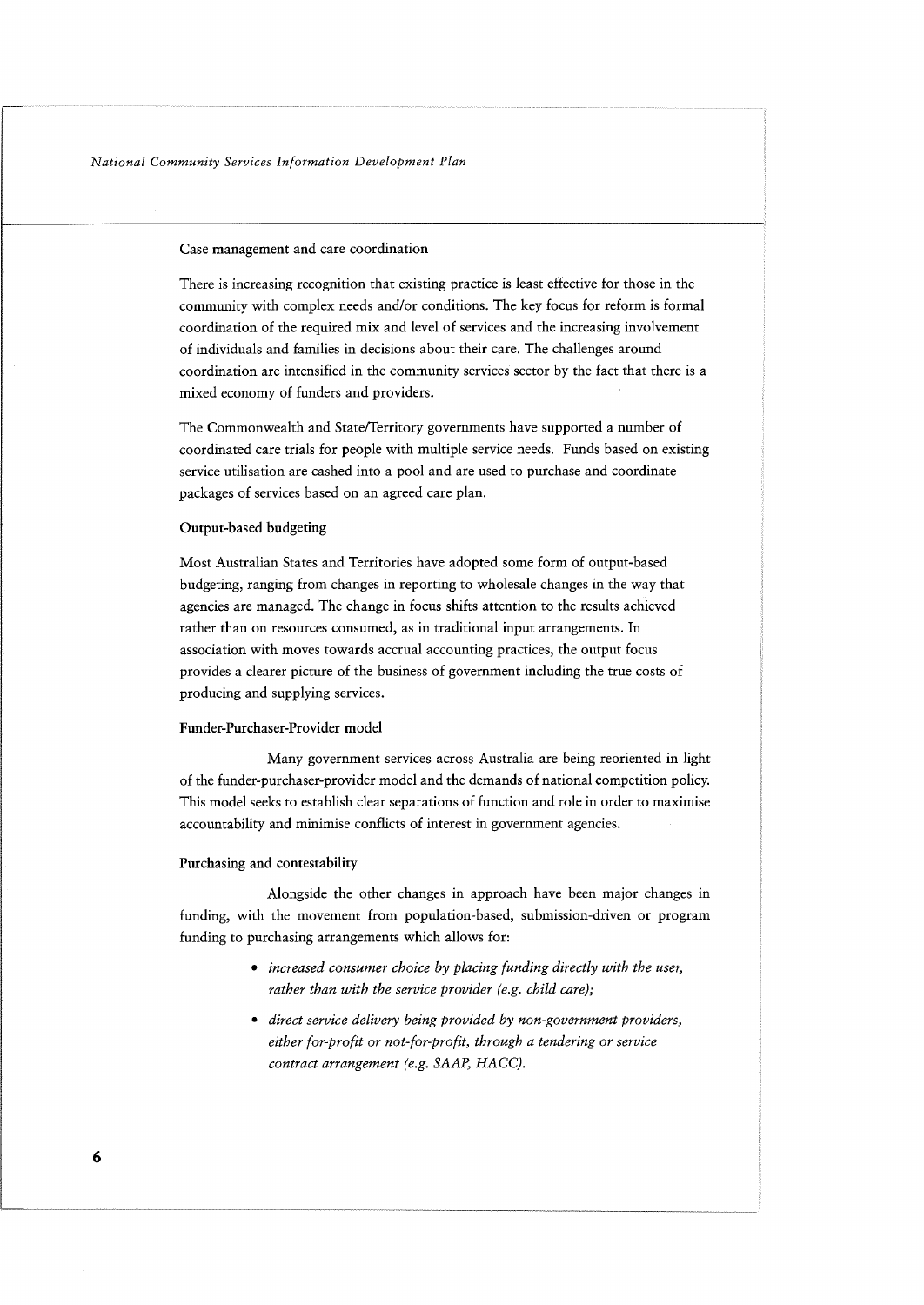Improved data are required to support a system of performance indicators for the measurement of the effectiveness and efficiency of services. These measurements are required for contract management as well as for general monitoring of the social conditions of the people and the effects of service utilisation.

# 4. The need for national community services data

#### **The uses of national data**

Quality data are needed to inform community discussion and decision-making. They are essential to government agencies in the community services sector as well as community groups for policy development and service planning and monitoring. Consistent data, which allow valid comparison between jurisdictions or service providers, are also essential to Federal and State central agencies such as the Productivity Commission, the Commonwealth Grants Commission and Commonwealth and State Treasuries.

The development of consistent national community services information will improve access to quality information by the community, governments as service funders and/or purchasers, service providers, consumers of services and NGOs.

Availability of quality community services information will provide answers to fundamental questions posed by each of these groups regarding the provision of community services:

> The community (government agencies, NGOs, community advocates and the population) needs to know the extent of need for services, what services are available, whether there are sufficient services available, whether, as taxpayers, they are getting value for money, and whether the public good is being met. The community is interested in answers to accountability and performance questions.

Governments as sewice funders/purchasers seek to identify who needs the services, what types of services are needed, how much should be purchased/provided at what cost and quality, and how families can be enabled to support themselves.

 $\overline{7}$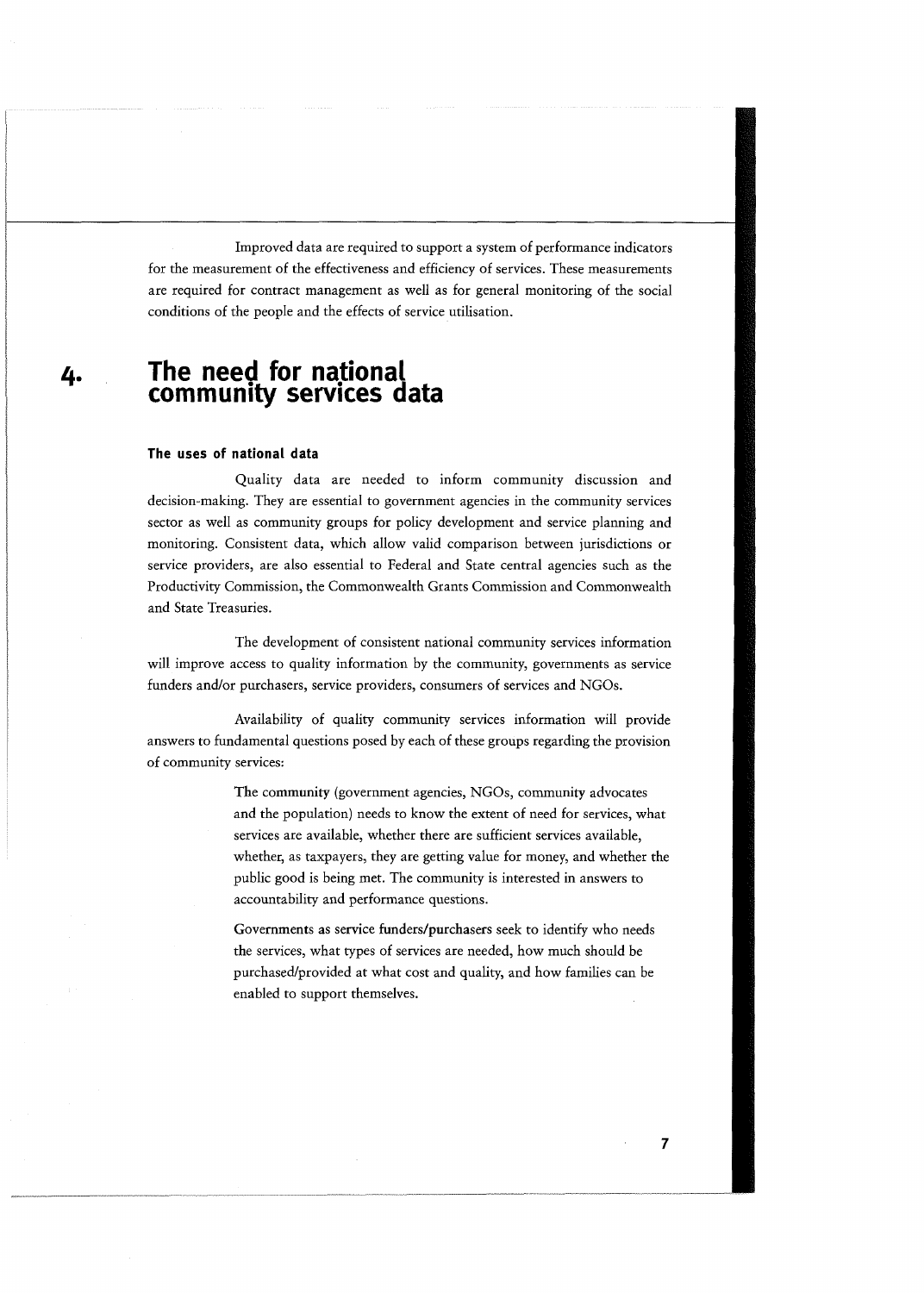Service providers (government and non-government agencies and carers) seek to ask what current and future needs are, where the services should be located, how the services can be coordinated and integrated and whether there are barriers to provision of services. Answers to these questions assist strategic planning and help in the development of policies and services.

Service users (including carers) have a vital concern to know eligibility criteria, how services are delivered, the quality of the services, and whether they are getting what they are entitled to.

Non-government peak organisations and advocacy groups are concerned about who needs the services, comparisons between States and countries, and whether the needs of people are being met without being restricted by program boundaries.

The concerns naturally overlap and are included to indicate the depth and breadth of interest by all sectors in having accurate, consistent and comparable information as the basis for decision-making.

#### **Policy and practice challenges**

Clearly, there are significant challenges in the contemporary policy and practice context for community services. There are shifts in focus towards outcomes, performance and service improvement. There are also critical challenges of continuity of support and care and coordination within and across sectors. Each reform has significant implications for information management:

- *In outcome measurement-the challenge for information management is to be able to collect, analyse and report on outcome measures which will often require more than the traditional data collections can provide.*
- *In output-basedlpurchasing systems-a system-wide approach to information management will enable greater clarity around what goods or services (i.e. the outputs) are required by the purchaser, as well as clarification, on a readily comparable basis, of the quantity, quality and cost of these outputs delivered by the provider.*
- *Systems that can integrate health, community service and related service information into a single, client-based, accessible point of reference are fundamental to the successful implementation of these reforms.*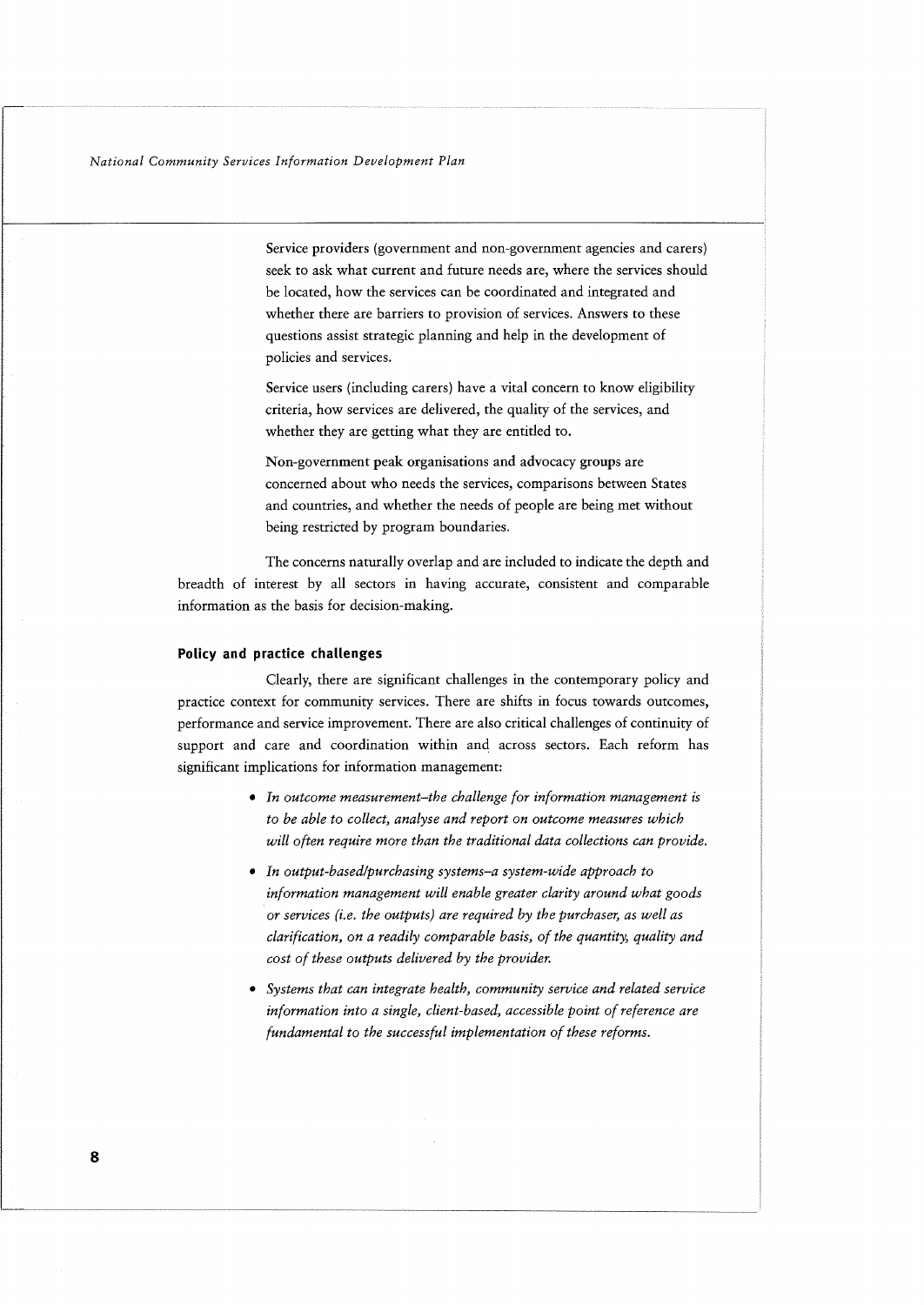Micro-economic reform and measures to improve client outcomes have been key policy objectives driving changes in the management and delivery of health and community services in each jurisdiction. More recently, there has been the emergence of national reform processes such as the Report on Government Service Provision. This is undertaken by the Productivity Commission. The report presents information relating to the effectiveness and efficiency (cost) of a number of government-funded social services. The production of this report has been a major driver in the development of national performance information. As the 1999 Report on Government Service Provision shows, there remains a serious lack of quality and comparable data across key areas of community services, relating to both effectiveness and efficiency criteria. A system-wide approach is required to establish core data sets and comparability across program areas.

#### **Integrating data development**

Data development is a pivotal part of the process of improving information. Throughout Australia there is currently substantial data development activity being undertaken in the community services sector. This represents a considerable investment of time and resources by the many agencies involved. Within the current data development activity there is considerable duplication of effort and lack of coordination, resulting in inconsistent definitions and data standards, both within and across service sectors and jurisdictions. There are potential benefits, including cost savings, to all agencies, providers and clients from a structured approach to the development and collection of national data, by minimising duplication in data-related activities.

A major objective is the development of nationally consistent data. This will improve the quality of data by reducing the need to map, re-enter and translate data. The establishment of national common core and minimum data sets will reduce the burden on data providers, including clients. The use of nationally consistent data will also reduce the cost of developing, collecting, aggregating and analysing data. It should be noted, however, that developing nationally consistent definitions and data standards is a complex, ongoing matter, as service models change.

The factors driving this data development are, however, not homogeneous in their objectives. The community services sector is seeking good quality data to improve the quality of services and outcomes for its clients and to demonstrate to funders the level and type of need for services. Funding agencies wish to analyse and compare providers. Other agencies are seeking improved data to measure performance and allow efficient allocation of resources. The use of performance measures without adequate supporting data for the indicators runs the risk of wrong decisions being made. Quality data are required in order to minimise the danger in making invalid conclusions and comparisons.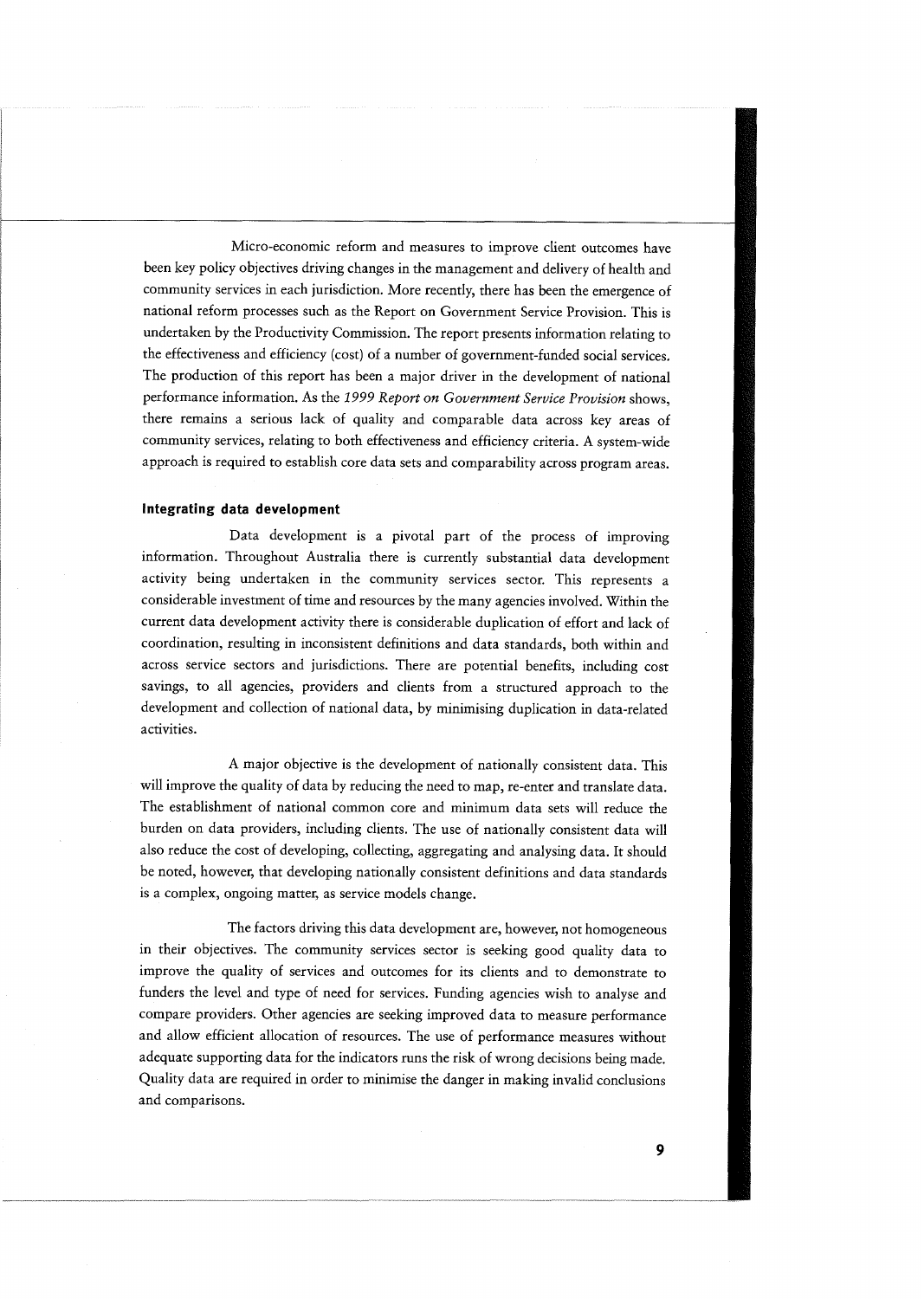#### **IT infrastructure**

The current level of investment in IT infrastructure in the community services sector at the community, service provider and government level is considered to be a constraint on the development of adequate information systems. The value of improved data will be considerably increased by the ability of the community services sector to report reliably and in a timely manner. Much of this added value will depend on the data providers in the service and support area, in particular, having access to adequate IT systems. Addressing the infrastructure issue at the same time as the content issue is being developed will considerably enhance the benefits flowing from this Plan.

# **5. A framework for developing community services data**

A framework of community services information development should provide a picture of the type of the data and their uses across the key foci of:

- *population wellbeing, which provides status reports for the population and its subgroups in respect of support and care needs and demands;*
- *service provision, which represents the inputs and outputs of the service sector and a profile of the service environment;*
- *service utilisation, which represents the pattern of service uptake and client characteristics across the community services and related sectors; and*
- *client/carer outcomes, which represent the intended results of service interventions for clients and their curers.*

The framework is represented in the following matrix. The diagram indicates the type of data required, the possible sources of data and the usefulness of the data for policy and administrative purposes.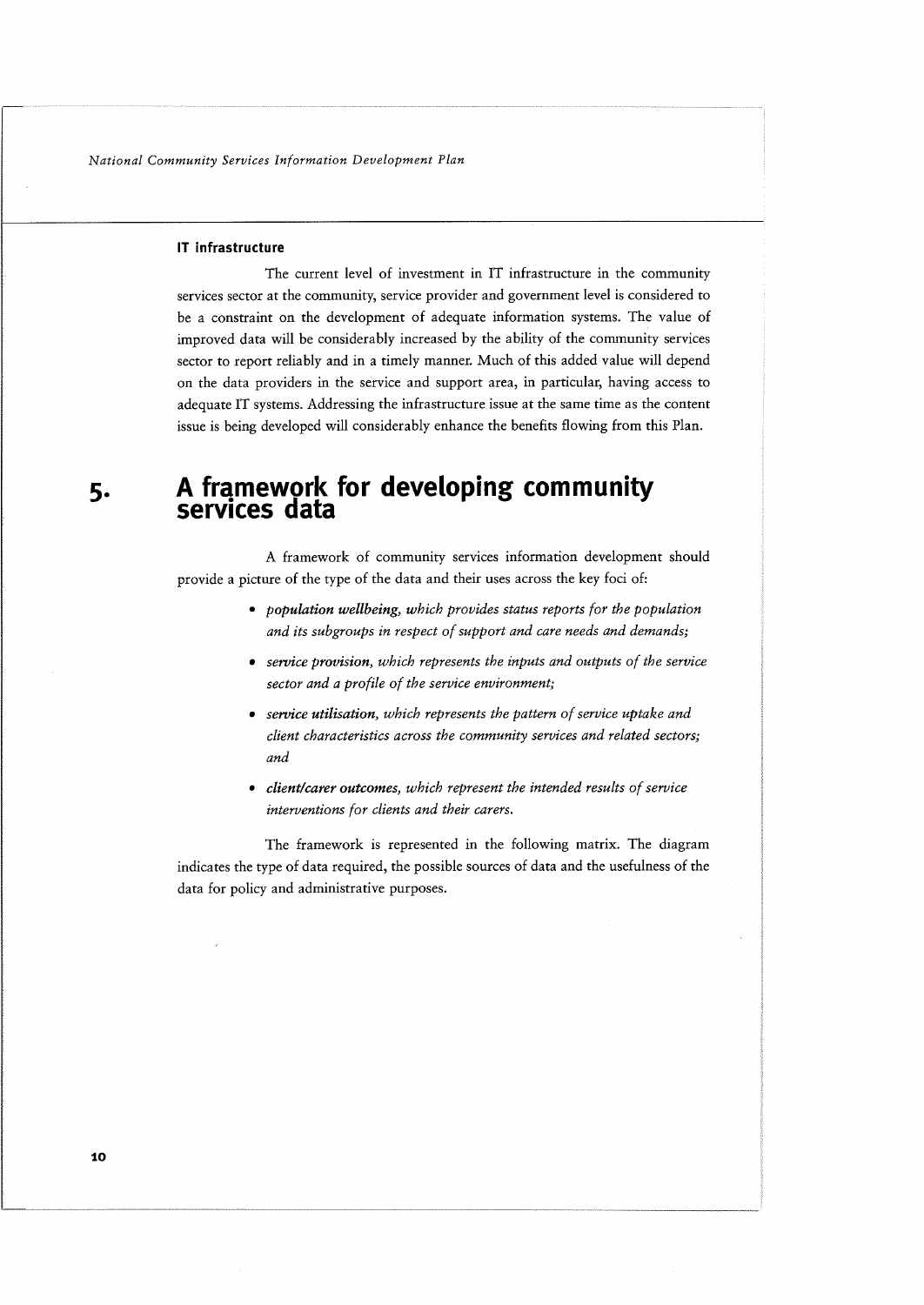|                                    | Population<br><b>Wellbeing</b>                                                                                        | Service<br>Provision                                                                       | Service<br><b>Utilisation</b>                                                          | Client/Carer<br><b>Outcomes</b>                                                                           |
|------------------------------------|-----------------------------------------------------------------------------------------------------------------------|--------------------------------------------------------------------------------------------|----------------------------------------------------------------------------------------|-----------------------------------------------------------------------------------------------------------|
| <b>Types of</b><br>data            | Extent of need<br>Profile of need<br>Priority of need                                                                 | Expenditure<br>Service outputs<br>Unit costs                                               | Utilisation rates<br>Profile of users<br>Linkage<br>Access & gateways                  | <b>Effectiveness</b><br>Quality<br>Appropriateness                                                        |
| <b>Examples</b> of<br>data sources | Population<br>censuses<br>Surveys<br>Waiting lists                                                                    | Administrative data<br>Evaluations<br>Special collections<br>Special surveys<br>Monitoring | Surveys<br>Administration<br>data                                                      | Quality assurance<br>data<br>Accreditation<br>reports<br><b>Evaluation</b> studies<br>Special collections |
| <b>Usefulness</b>                  | Needs analysis<br>Targeting<br>Priority setting<br>Core business/<br>obligation of the<br><b>State</b><br>Public good | Eligibility<br>Efficiency                                                                  | Access & uptake<br>Inter-sectoral<br>links<br>Service<br>coordination<br>Effectiveness | Effectiveness for the<br>individual and the<br>carer<br>Appropriateness of<br>programs                    |

#### Diagram 1: **A** framework for community services information

#### **Sector-specific data**

The framework can also be applied to each of the sectors within the community services field to provide an analysis of current data **availability/development**  activity. Appendices A to H summarise recent national level government data collections and current data development activities and provide the information needed for the analysis below (see also Diagram 2).

**A** substantial amount of data is also collected by NGOs for their own use in addition to those provided to governments, particularly by large non-government service providers. While Diagram 2 covers only national collections by Commonwealth and State governments, an audit and listing of collections of national significance by NGOs and the local government sector would be useful and could be attempted in the future.

Both aged care and disability services sectors have benefited from quality data from the 5 yearly national ABS survey of disability, ageing, and carers. Both service sectors also have established administrative data collections, and annual data on service provision and utilisation are available and published.

Quality assurance programs in aged care, including accreditation, also generate some data on the quality of the services and hence some indication of outcomes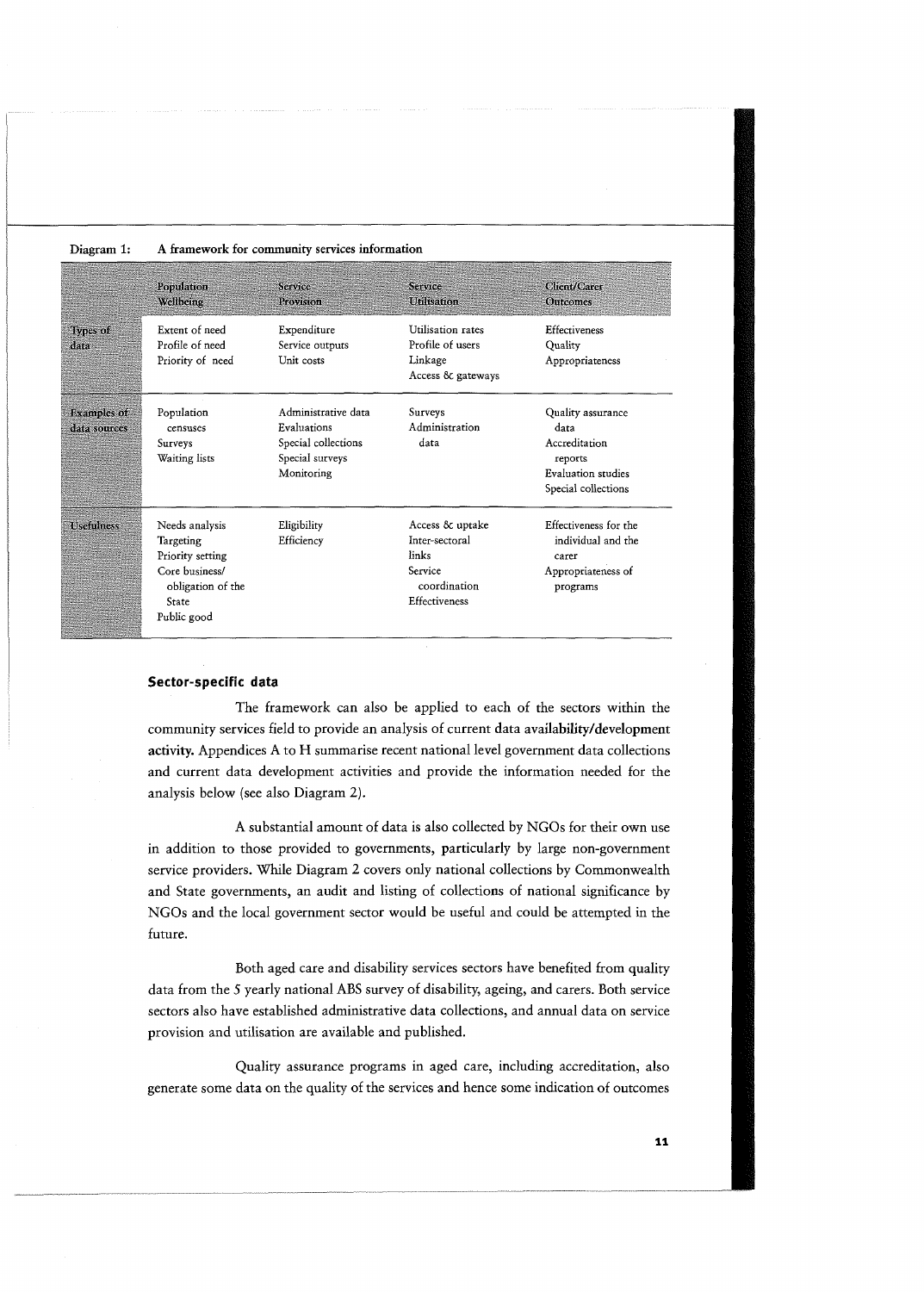for clients. The Commonwealth Department of Health and Aged Care (DHAC) has developed new data collections in the aged care area as part of the recent changes to the residential aged care program. In the home and community care (HACC) sector, a number of data development projects are funded by HACC officials, including the development of a national minimum data set and quality measures instrument for national service standards.

Disability data development is assisted by the Network for the Commonwealth-State Disability Agreement (CSDA) National Minimum Data Set and the AIHW's Disability Data Research and Advisory Group. Work is in progress at the Australian Bureau of Statistics (ABS) to test suitable questions on disability for possible inclusion in the 2001 population census.

In the supported accommodation area, a national data collection system and a research program have been established for the Supported Accommodation Assistance Program (SAAP). The national data collection provides data annually on service provision and utilisation. Some data on short-term client outcomes are also available. However, data on homelessness and the need for supported accommodation and related services are not developed. Conceptual issues in measuring homelessness are being addressed by the ABS as part of their population census development, and by the SAAP Data and Research Advisory Committee.

In the childcare and preschool area, survey data on the use of childcare services are available from ABS childcare surveys, and administrative data are available from annual censuses of childcare services conducted by the Commonwealth Department of Family and Community Services (FaCS). Accreditation procedures for childcare services also provide data on the quality of services provided. Preschool data are not well developed and, with the integration of childcare and preschool services, there is a need to develop comparable data across these two sub-sectors. There is also a need to improve the comparability between ABS population survey data and administrative by-product data. The NCSIMG has recently agreed to establish a Child Care Data Development Group, chaired by FaCS, to address these issues.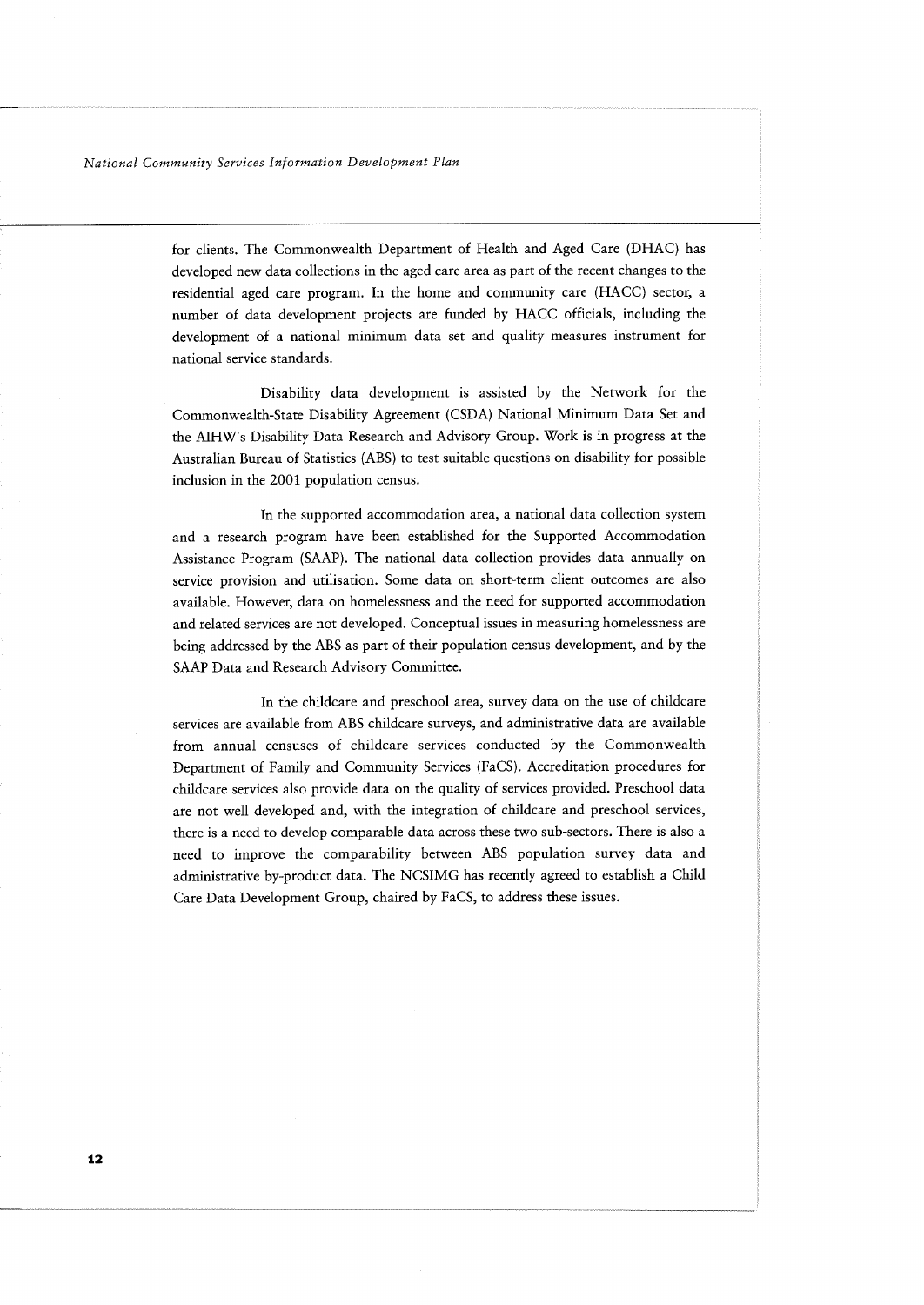In the area of child protection, the AIHW is funded by States and Territories to develop, collate and publish national data on child protection. There have been significant changes in recent years in child protection practices in a number of States. These changes have affected data comparability and have necessitated changes to data definitions and interpretations. Many performance indicators published by the Review of Government Service Provision are not comparable. A Child Protection and Support Services Data Development Group has been established by the NCSIMG to improve the comparability of data, to review the performance indicators including unit cost analyses, to report on support services, and to review AIHW publications.

In the area of family support, FaCS is developing a national information system to assist the management of its Family Relationship Services Program. The program includes family and relationship counselling, family and child mediation, marriage and relationship education, and family skills training. Other data activities in the family support sub-sector are limited.

Data for the remaining sectors in Diagram 2 are generally not available and there are few developmental activities. These areas are juvenile justice and welfare (except children under care and protection orders) and emergency relief and crisis services (except supported accommodation). The AIHW has initiated small scale scoping studies on crisis services (with Australian Council of Social Services (ACOSS)) and juvenile justice and welfare (with the assistance of the ABS).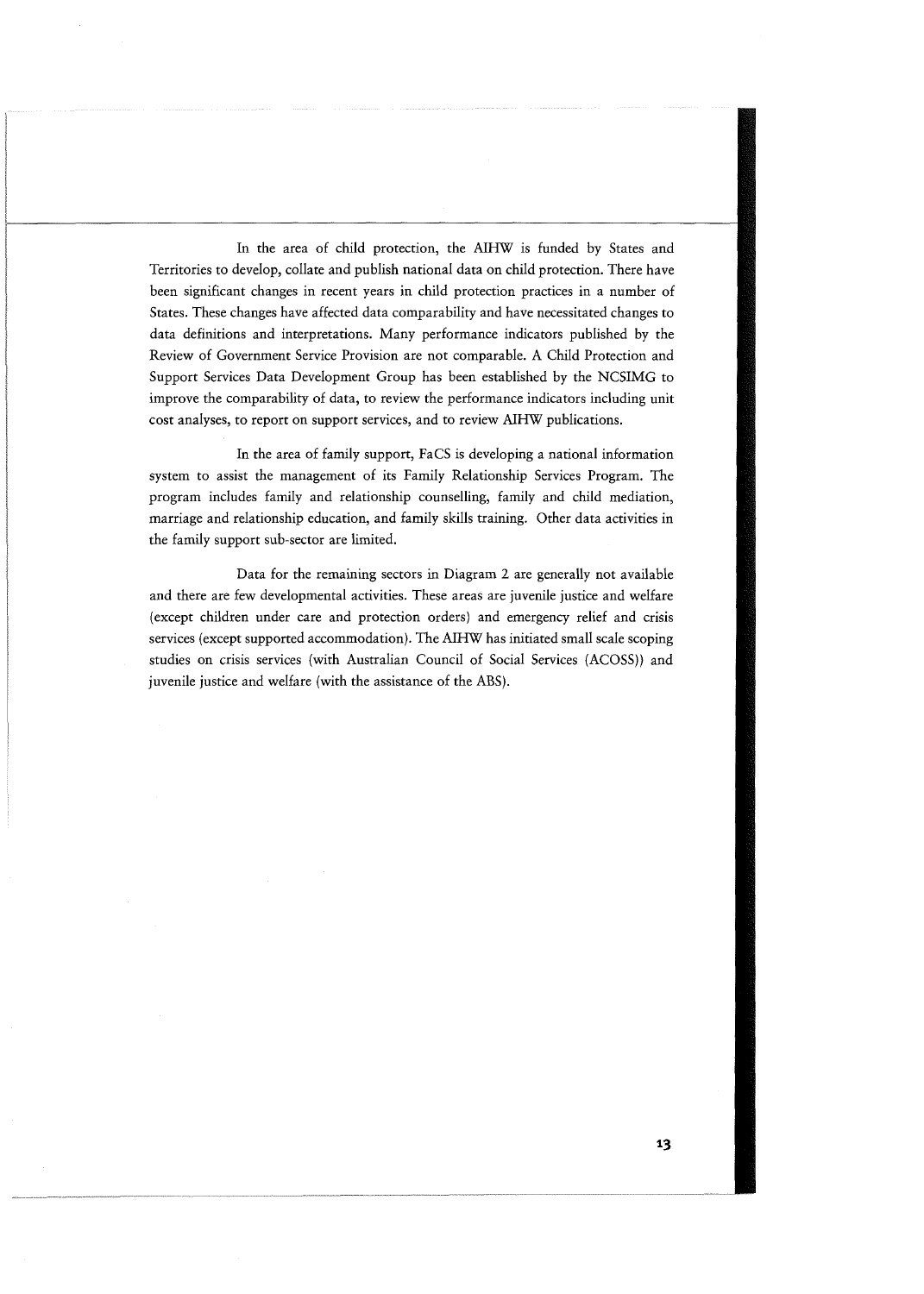|                                                            | Population<br>Wellbeing                                            | Service<br>Provision                                                | Service<br>Utilisation                                              | Client/Carer<br><b>Outcomes</b>                            |
|------------------------------------------------------------|--------------------------------------------------------------------|---------------------------------------------------------------------|---------------------------------------------------------------------|------------------------------------------------------------|
| <b>Aged Care</b>                                           | Medium/High                                                        | Medium/High                                                         | Medium/High                                                         | Medium/High                                                |
| <b>Disability</b><br><b>Services</b>                       | Medium/High                                                        | Medium/High                                                         | Medium/High                                                         | Low/Medium                                                 |
| Childcare &<br>Preschool                                   | Medium/High<br>(Childcare)<br>Low/Low<br>(Preschool)               | Medium/High                                                         | Medium/High                                                         | Medium/Medium                                              |
| Supported<br><b>Accommodation</b>                          | Low/Low                                                            | Medium/High                                                         | Medium/High                                                         | Medium/High                                                |
| <b>Child Protection</b><br>& Welfare                       | Low/Low                                                            | Medium/High                                                         | Low/Medium                                                          | Low/Medium                                                 |
| Juvenile<br><b>Justice/Welfare</b>                         | Low/Low                                                            | Low/Medium                                                          | Low/Low                                                             | Low/Low                                                    |
| <b>Family Support</b>                                      | Low/Medium<br>(FaCS family<br>support services)<br>Low/Low (other) | Medium/High<br>(FaCS family<br>support services)<br>Low/Low (other) | Medium/High<br>(FaCS family<br>support services)<br>Low/Low (other) | Medium/High<br>(FaCS family support)<br>Low/Low<br>(other) |
| Emergency<br><b>Relief &amp; Crisis</b><br><b>Services</b> | Low/Low                                                            | Low/Low                                                             | Low/Low                                                             | Low/Low                                                    |
| Community<br>Development<br>& Advocacy                     | Unknown                                                            | Unknown                                                             | Unknown                                                             | Unknown                                                    |

#### **Diagram 2: Community services information: data availability and development activities**

The ratings represent the assessment made of data availability/development activity.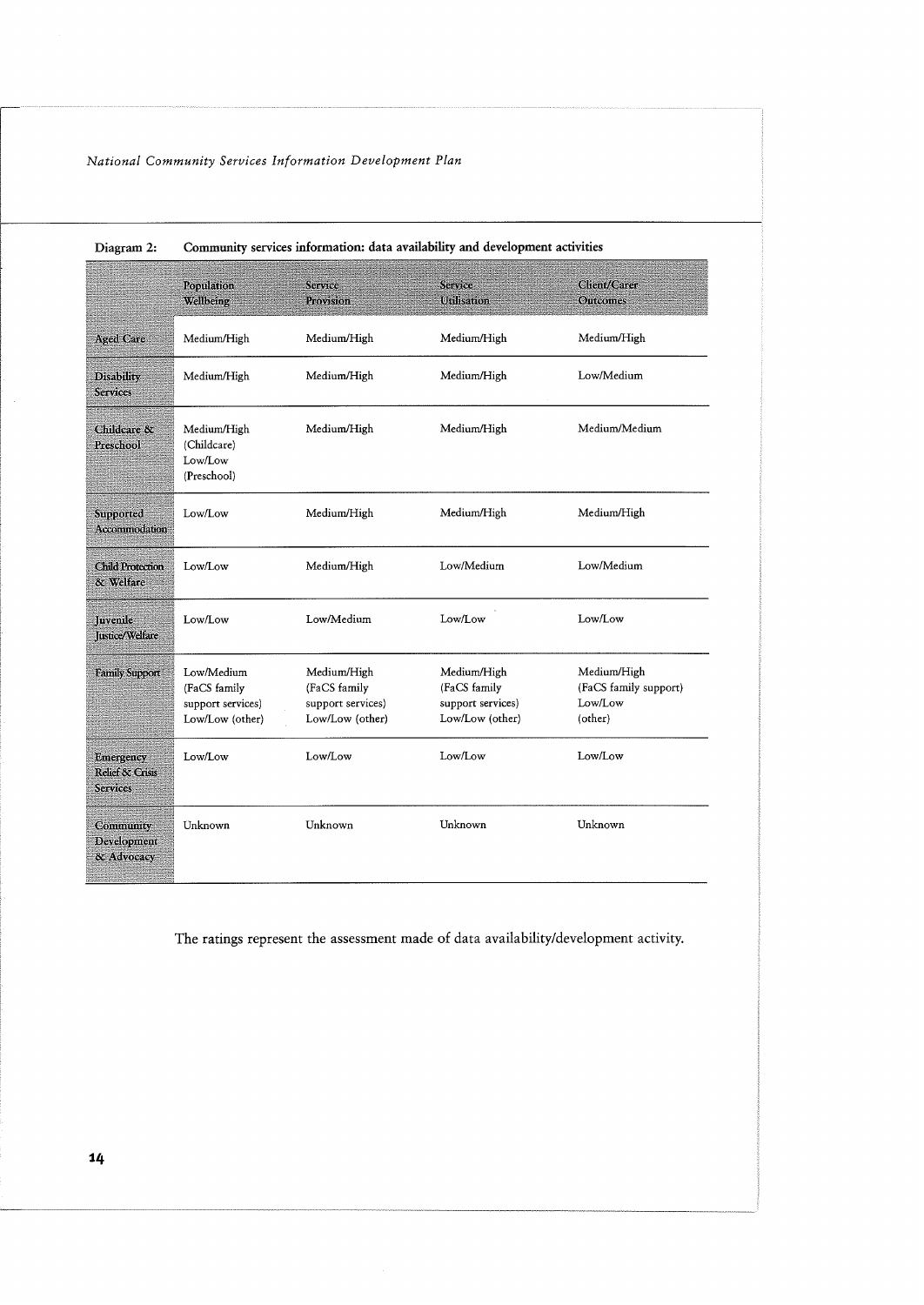#### **Sector-wide data**

A number of groups of community services activities are not specific to the community services sub-sectors and are not directly targeted to clients. These are nevertheless important activities to be taken into account in an information development plan.

Examples of these are carers and their caring activities, community development including advocacy, and financial data on corporate activities such as administration, training, research and development. Carer information is available from evaluation studies and ABS surveys, but these sources are insufficient for the regular monitoring of the large contribution of carers to community services. Inadequate information is available on community development and advocacy activities. Financial data, in particular those relating to corporate activities, are often not consistently defined and collected across agencies and jurisdictions.

# **6. The Community Services Information<br>Development Plan: Strategies**

#### **Strategy One: Strategic data development activity in the community services sectors**

The above framework and analysis can assist in the identification of data development activities which are of the highest priority and are unlikely to be developed within existing allocated resources. A key principle underpinning the national arrangements is the need to build on existing activity rather than duplicating. In preparatory work for this planning exercise, the AIHW surveyed recent and ongoing data collections, analysed development activity nationally and identified projects that have national significance or implication. These projects are outlined in Appendices A to H in the context of the draft framework presented above. Resource allocation for data development priorities should take into account data availability and development already in place.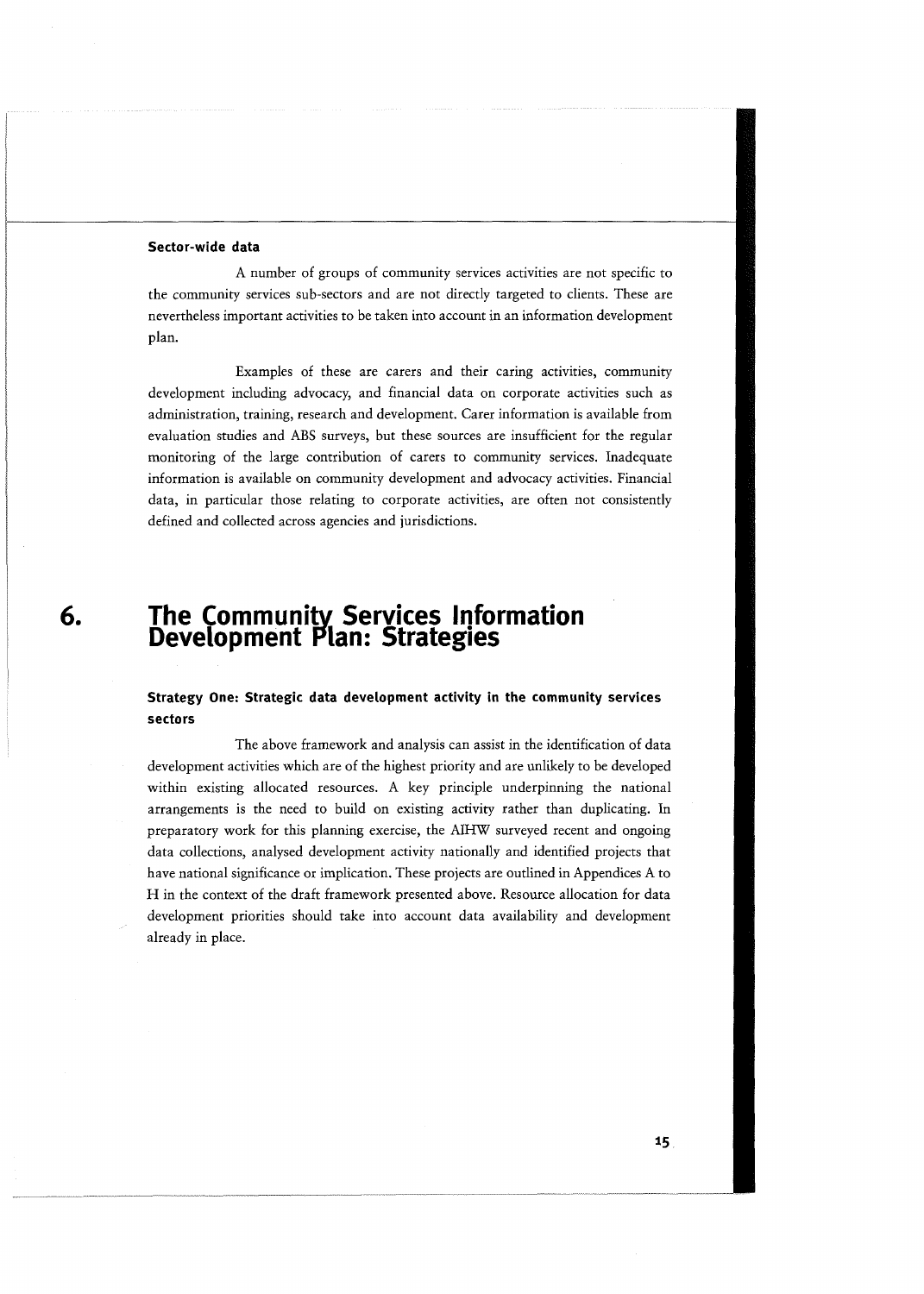There is an ongoing need to keep abreast of the developments within each jurisdiction and the non-government sector. The NCSIMG should play a key role in developing periodic overviews on data availability and development. In addition, the Data Committee that reports to the NCSIMG must maintain the links it has already forged with the groups undertaking data development activities with a national focus or with national implications. There is now increasing acceptance of the use of data to develop performance indicators. Links with coordinating agencies, e.g. the Productivity Commission, are needed to keep abreast of indicator development work.

It is important for the Development Plan overall to advance across the four focus areas of population wellbeing, service provision, service utilisation and client outcomes, as well as in those community services sectors requiring continuing and supplementary support. It is also important that carer information be considered in the development of data in each of the relevant community services areas.

The compilation of financial data is a matter that cuts across all areas, and the quality of these data needs to be improved.

There is a need to recognise that there is a lack of improvement in the poor conditions of Indigenous people and a lack of knowledge about the services provided to and received by them. Appendix I shows current data development activities regarding the Indigenous population.

#### **Strategy Two: Building national data infrastructure**

In order to achieve a nationally integrated and coordinated approach to the development of information for community services, the following infrastructure developments should be advanced.

Version 1.0 of the National Community Services Data Dictionary and Information Model should be enhanced to support the development and identification of compatible data items and provide a structure for information systems development. The dictionary provides the basis for consistent national data. The model will assist in identifying data priorities to meet specific information needs and help identify gaps in community services information.

A national classification of community services was developed by the AIHW in conjunction with Victoria and the National Community Services Data Committee, and was used by the ABS in its national survey of the community services industry. The classification of community services is essential for understanding the structure and the size of the community services sector. It is also important for the description of the level and type of services provided to and received by clients. The classification thus has considerable potential to improve the quality of community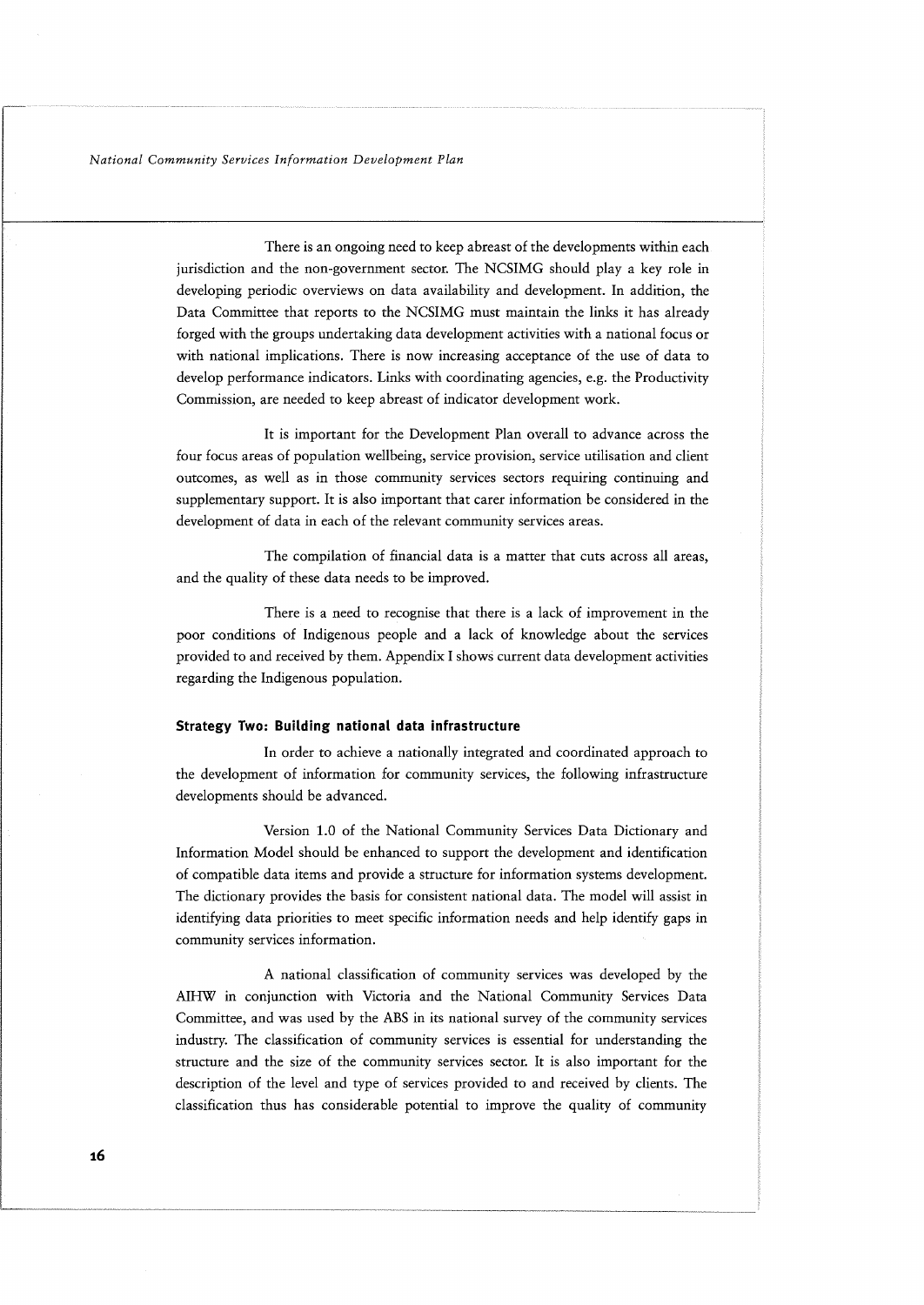services data by enabling consistency in data collected by various government and nongovernment agencies. It is necessary to evaluate the use made of the classification and to revise it based on the experience of its use.

Development of linked data capacity is essential for the understanding of the interrelationships between services and client pathways. Clients often use multiple services within an organisation, within a services program and across programs. Data linkage supports the development of services that provide continuity of care. The capacity to link data would greatly enhance the usefulness of the data and allow the monitoring of the usage of services by clients.

Efforts are being made in several data collections in the community services sector to introduce linkage keys. These linkage keys are designed for statistical purposes only and they do not identify individuals. Statistical uses of data do not require a 100% match in record linkage.

Linkage of the type described above (for analytical and research purposes, not for administrative or regulatory purposes) can, and should, be done in ways that protect the privacy and confidentiality of individuals.

Current data development activities directed towards building national data infrastructure are shown at Appendix J.

#### **Strategy Three: Protocols and practices which underpin data development**

Significant work needs to be advanced in respect to protocols on privacy, confidentiality and informed consent. Increasing use of data, in particular linked data, to measure service performance and client outcomes and advances in computer capabilities have increased the need to protect personal and other confidential information. There are also issues around warehousing and exchange of data that need to be addressed. The AIHW and the Victorian Department of Human Services have projects in progress that will inform the national agenda.

Community services data are increasingly being collected by NGOs. There are important issues in terms of accessing and using these data.

#### **Strategy Four: Consultation with consumers and service providers**

Involvement by consumers and providers in decision-making about the development and use of community services information is essential to ensure that the information is of the greatest possible relevance and that the concerns of consumers and providers come to the attention of information developers.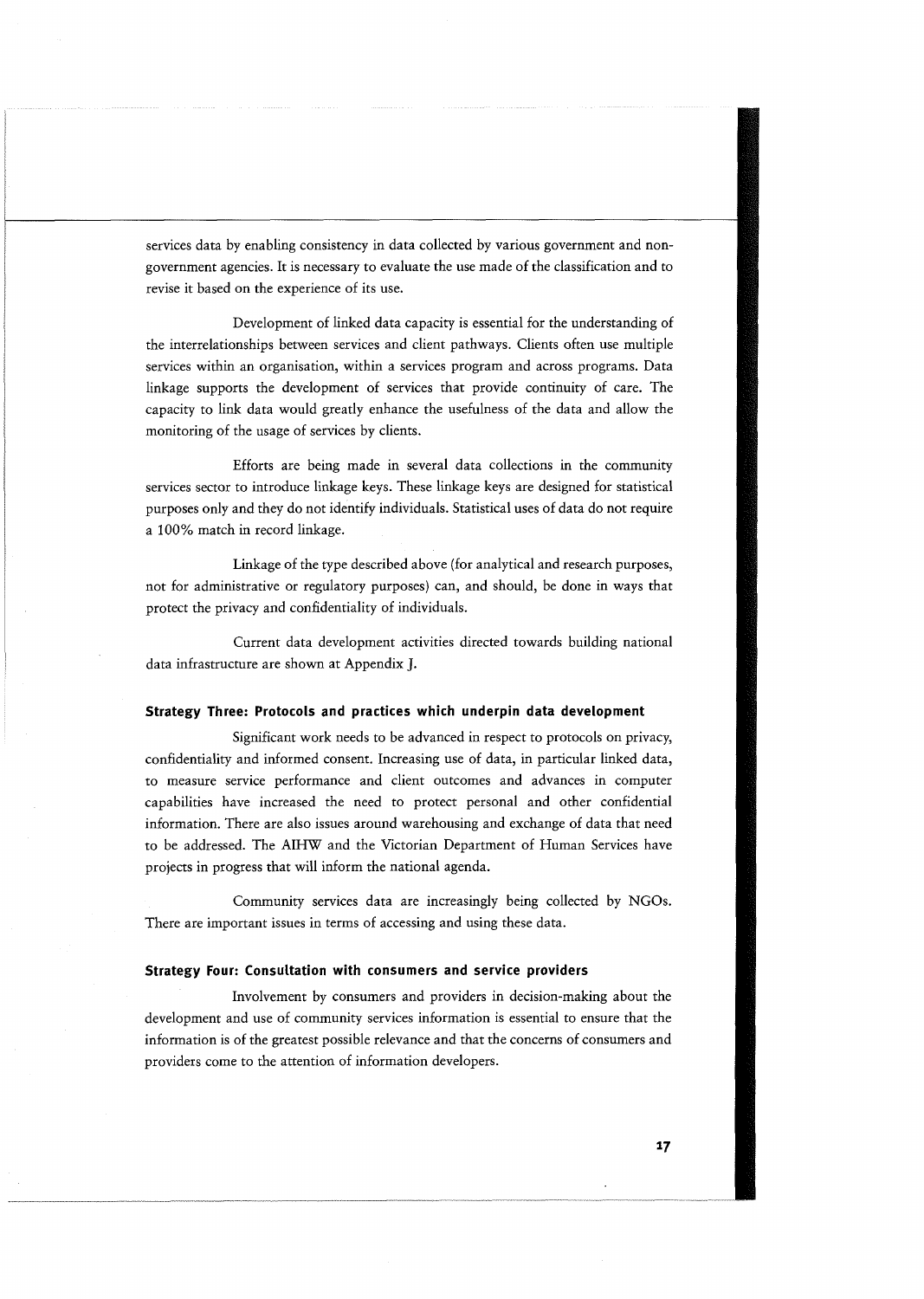Such concerns include:

- quality of data collections
- privacy and confidentiality
- use of data collections
- the cost and burden of data collection.

The involvement of consumers and providers also introduces a rigour to information development that ensures information collection is purposeful and the minimum necessary to achieve its objectives. Mechanisms to ensure consumer and provider involvement should be considered in any major data development work in each of the community services sub-sectors.

## **Information development priorities**

#### **Data development: community services sectors**

As discussed, the levels of data availability and data development activity differ between community services sectors. Considerable efforts are being made in the aged care, disability services and supported accommodation sectors in developing data, and there is a medium level of quality data being made available. Data development in these priority areas is in progress, and resources have been allocated for this purpose. However, carer information should be considered as part of the data development effort in each of the relevant community services sectors.

The priorities, in terms of additional effort required, are in the following sectors:

#### **1.** Indigenous population

The poor social conditions of Indigenous people have persisted. While some wellbeing data on Indigenous people are available from ABS population censuses and the 1993 Aboriginal and Torres Strait Islander Survey, data on services provided to and used by Indigenous people are very inadequate. Limited and inadequate data currently available do not allow a reliable picture to be drawn on the degree of exclusion and disadvantage suffered by Indigenous people. Quality data are not available to adequately identify mainstream and special targeted services access by Indigenous people, and the appropriateness and adequacy of services provided to Indigenous people cannot be fully examined.

 $7.$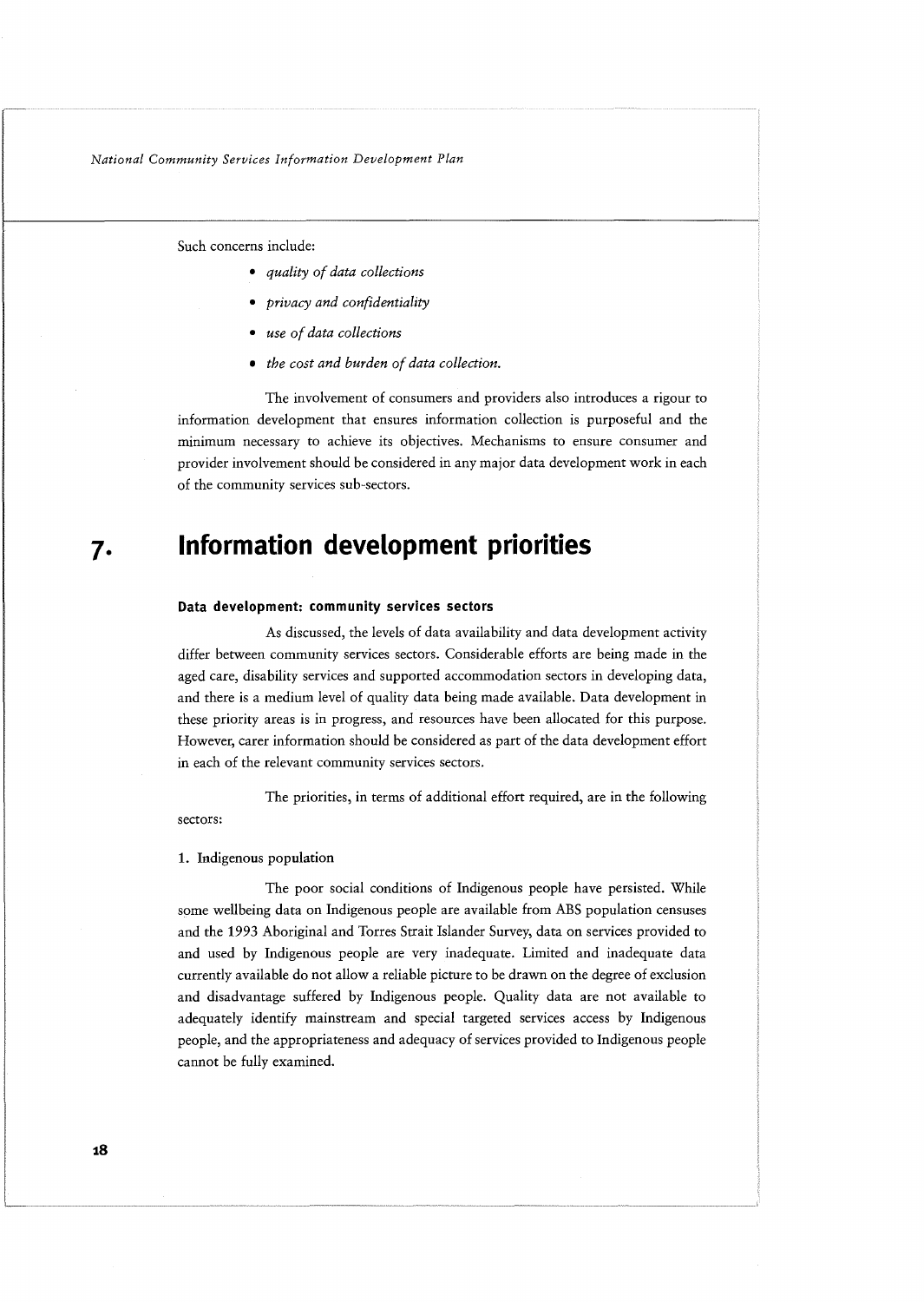The introduction of a standard Indigenous identifier to data collections in the community services sector is a high priority. The SCCSISA initiated a broad-based analysis on the issue of services to Aboriginal families and communities in October 1997; consideration of the need for more comprehensive data is included in this exercise.

In 1997, the Australian Health Ministers' Advisory Council endorsed the Aboriginal and Torres Islander Health Information Plan and is developing a plan to implement its recommendations. More recently, in April 1998, the then Department of Health and Family Services, ABS and AIHW organised a workshop on Indigenous disability data. The workshop made five recommendations to the then Minister for Family Services for the then improvement of Indigenous disability data, including a process of consultation with key Indigenous people and organisations for the development of a comprehensive plan for Indigenous disability data collection and reporting.

*2.* Child protection and welfare

Effort is required to progress data development work to cater for changes in the child protection and welfare sector. Resources are available to undertake some of the following priority work under the NCSIMG Child Protection and Supported Services data development group:

- review key performance indicator framework for Council of Australian Governments (COAG) report
- review AIHW publications
- report on support services
- review of child protection data.

Further effort is required to develop estimates of unit costs of child protection services and to measure the need for and the provision and use of child protection-related support services.

#### **3.** Juvenile justice and welfare

Juvenile justice and the welfare systems are both involved in the administration of programs and services for children and youths who come into contact with authorities. No national data on juvenile justice are collected, and available national data on juveniles subject to legal orders and arrangements are limited to those on children in care and protective orders. There is a need to develop data that address policy and service delivery issues in each of the areas separately and the interrelationship between the two.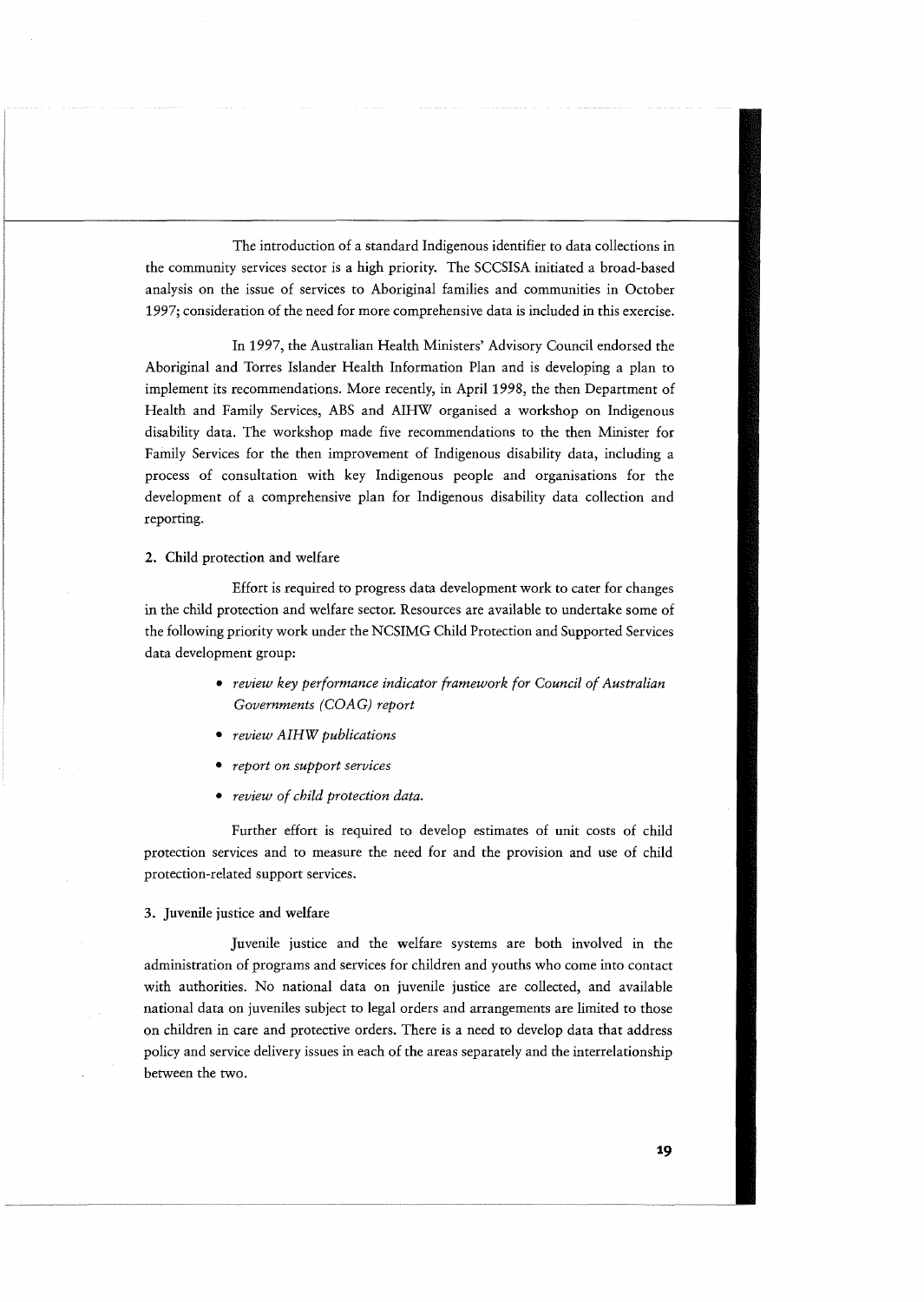#### 4. Family support services

Family support services include services such as family, marriage and relationship counselling, mediation and education, parenting education, family skills training and in-home and community support, financial information and referral, neighbourhood houses, etc. The funding and provision of family support services is complex and involves all jurisdictions and NGOs. While a number of State, Territory and Commonwealth government departments have well-developed data collections relating to their jurisdiction (an important example is the development of FAMnet data by the FaCS), there has not been an attempt to develop a national data collection. This is an important priority, particularly given the interrelationship between these services and others, such as child protection and crisis accommodation and services.

#### **5.** Emergency relief and crisis services

The SAAP National Data Collection provides information on services provided to people who are homeless or at risk of being homeless. Some data are available on financial emergency relief. Data are, however, not available on a large number of crisis and emergency services outside the SAAP program and financial relief. All levels of government and NGOs are involved in the provision of such 'safety-net' type of services that are targeted to adults as well as children in vulnerable situations. Information is required to understand the need for, the availability of and output from the range of such services.

#### *6.* Compilation of financial data

Financial data such as the costs of infrastructure and other corporate activities such as capital investment, administration, research and development, etc. need to be estimated so that adequate cost analysis, including unit cost analysis can be undertaken. The compilation of such information needs to be consistent with established accounting principles already in use.

#### **7.** Performance indicators in community services

Performance indicators are widely used in the assessment of the quality, effectiveness and efficiency of services provided. They are often included in service agreements to ensure value for money and to monitor the success of programs in achieving their objectives. Performance indicators are being developed and reported in various government reports, agency annual reports, and reports of service providers. There is a need to assess the appropriateness and quality of currently available performance indicators in terms of their usefulness in supporting policy development and program design, and also in terms of the availability of data to support the indicators and the impact on data development priorities.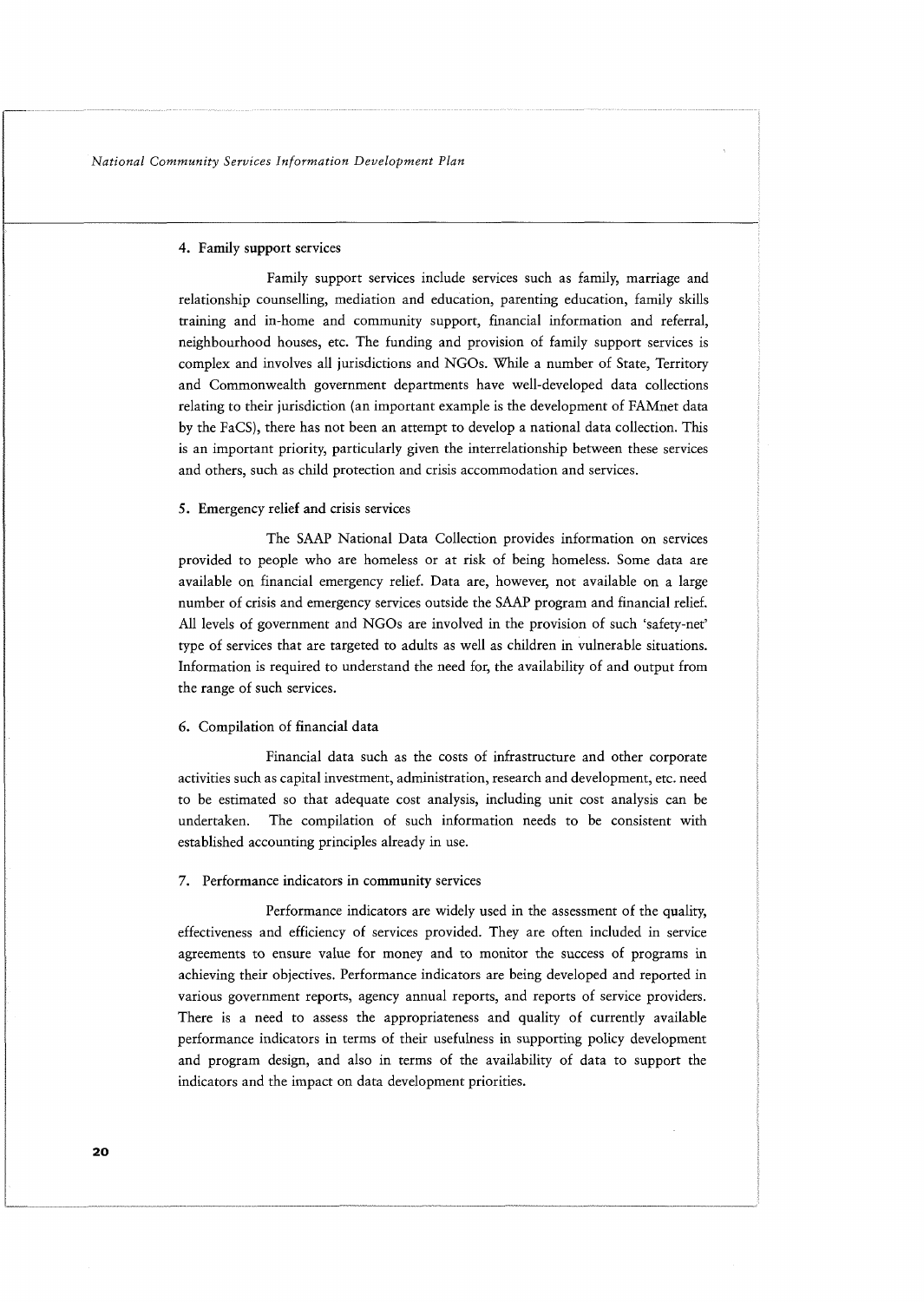#### **Data development: infrastructure projects**

1. Data Dictionary and Model

Version 1.0 of the National Community Services Data Dictionary and Information Model has been developed within a very short period of time. Its current scope is limited and needs to be made more comprehensive. Enhancement of the Data Dictionary will draw on the experience in using this initial version.

#### 2. National Classification of Community Services

The National Classification was published in mid-1997, and has been used by the ABS in the survey of the community services industry. It is being assessed for trial use by some government and non-government agencies. It is necessary to evaluate the use made of these classifications and to revise it based on the experience of its use.

#### **3.** Data linkage, data collection and dissemination protocols and privacy issues

Data linkage for statistical purposes is a key advancement for data collection and usage. Issues of personal privacy and data confidentiality are of great sensitivity in the community. There is a need for protocols consistent with Commonwealth and State privacy principles to be developed. Thus, careful justification and wide discussion and debate will be necessary. In addition, specific consideration must be given to legal and technical methods of enhancing the confidentiality of linked and linkable information and the secure storage of the linkage and encryption method and the linked data.

## **Summary**

8.

The development of quality data in the community services sector is an important and urgent task. This Development Plan identifies the rationale for an increase in effort in data development, a framework for progressing the task and a set of priorities for the next 3-5 years.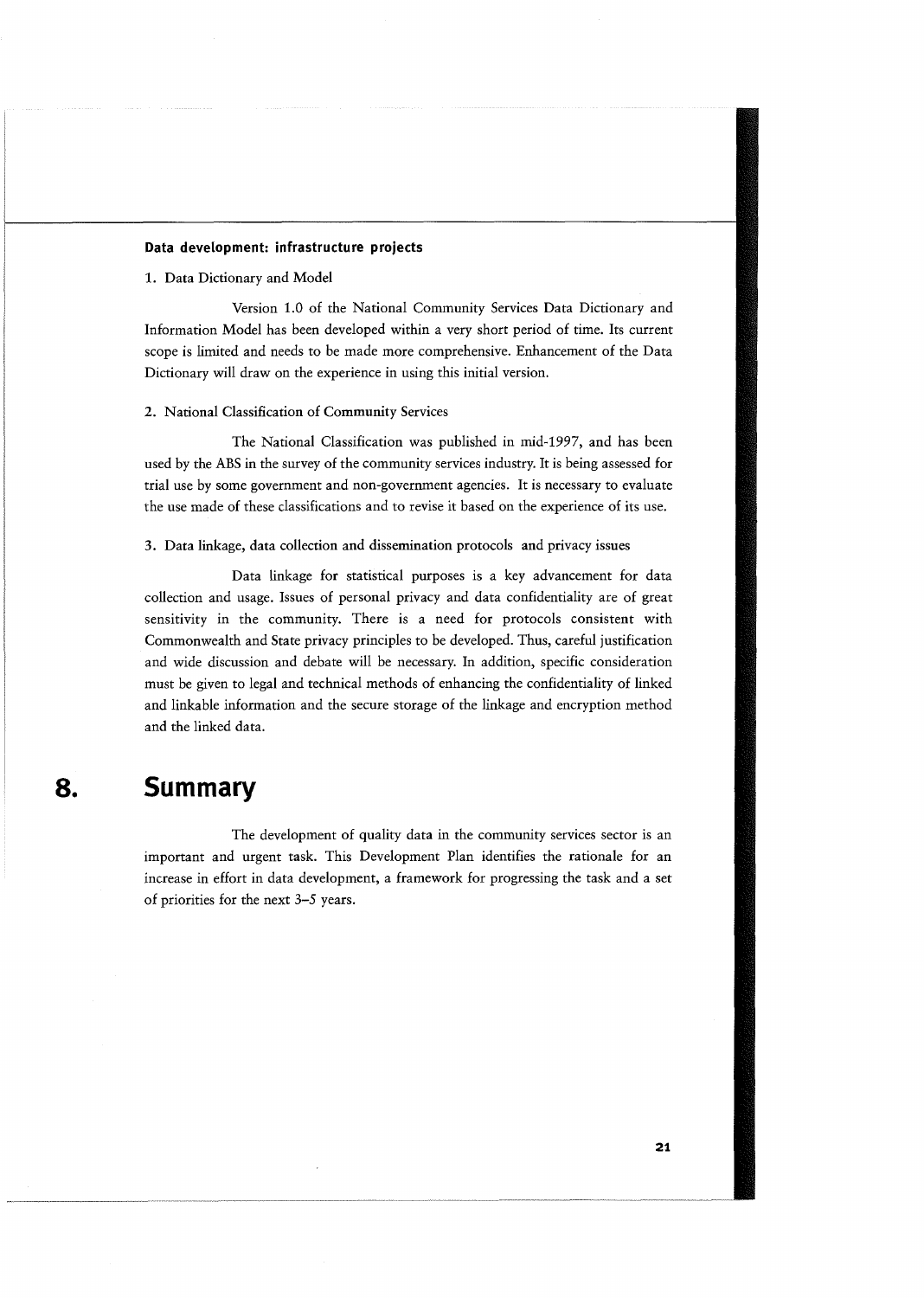#### **APPENDIX A**

## **National data collections and development activities conducted by government:**

#### **Aged Care**

 $\ddot{\phantom{a}}$ 

|                         | Title                                               | Description                                                                                                                                                                                                                                                        | Time                                              | Agencies          |
|-------------------------|-----------------------------------------------------|--------------------------------------------------------------------------------------------------------------------------------------------------------------------------------------------------------------------------------------------------------------------|---------------------------------------------------|-------------------|
| Population<br>Wellbeing | Census<br>of Population                             | Information on characteristics<br>of all members of the<br>Australian population.                                                                                                                                                                                  | $5$ -yearly                                       | ABS               |
|                         | Community<br>Care Classification                    | Tool to classify HACC clients'<br>needs and services received.                                                                                                                                                                                                     | Stage 1:<br>1997/98;<br>later stages<br>to follow | HACC<br>officials |
|                         | Survey of Disability,<br>Ageing and Carers          | Information on people with<br>disabilities and their carers,<br>their need for and use of services.<br>Redesign of survey to reflect national<br>data development.                                                                                                 | Last survey 1993;<br>next survey 1998             | <b>ABS</b>        |
| Service<br>Provision    | FAMnet                                              | Data on family relationship services<br>provided to clients.                                                                                                                                                                                                       | To commence<br>1999                               | FaCS              |
|                         | NIS (National<br>Information System)                | Data on community legal services.                                                                                                                                                                                                                                  | Ongoing                                           | FaCS              |
|                         | National Survey<br>of Voluntary Work                | Estimates of the number of people<br>undertaking voluntary work,<br>activities performed, time spent and<br>field of voluntary work.                                                                                                                               | 1995                                              | ABS               |
|                         | National Community<br>Services Labour<br>Force Data | Statistics and analysis of community<br>services labour force from ABS<br>and other sources.                                                                                                                                                                       | 1997                                              | AIHW              |
|                         | National Survey of<br>Time Use                      | Information on use of time, including time<br>spent in voluntary work and other<br>community participation. Data provide a<br>measure of unpaid work in the community<br>and particularly quantify the time spent in<br>formal voluntary work and informal caring. | 1998                                              | ABS               |
|                         | National Community<br>Services Industry Survey      | Information on income, expenditure and<br>labour force of community services.                                                                                                                                                                                      | 1997                                              | ABS               |
|                         | Residential<br><b>Classification Scale</b>          | New care classification instruments for<br>residents in aged care facilities.                                                                                                                                                                                      | Ongoing                                           | HACC<br>Officials |
|                         | Residential Aged Care<br>Facilities Data Set        | Previously Nursing Home and Hostel<br>data set.                                                                                                                                                                                                                    | Ongoing                                           | <b>DHAC</b>       |

Continued.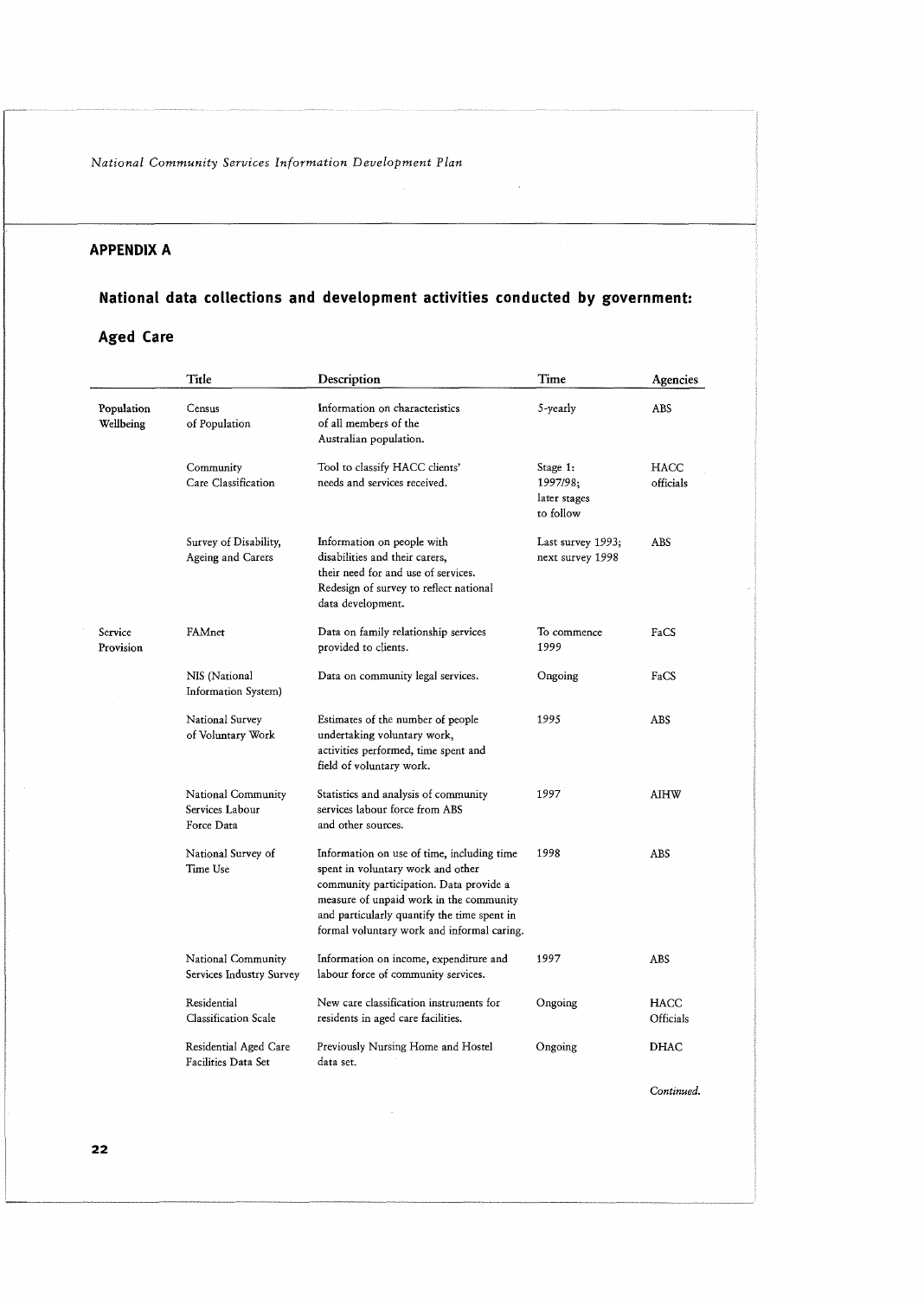|                          | Title                                                  | Description                                                                                                                                                                                                                                   | Time                                             | Agencies                          |
|--------------------------|--------------------------------------------------------|-----------------------------------------------------------------------------------------------------------------------------------------------------------------------------------------------------------------------------------------------|--------------------------------------------------|-----------------------------------|
|                          | Community Aged Care<br>Package Survey                  | Information on service provision and<br>client characteristics.                                                                                                                                                                               | 1996                                             | DHAC                              |
|                          | <b>HACC</b> Service Provision<br>Data Collection       | Data on services provided by HACC<br>agencies.                                                                                                                                                                                                | Ongoing                                          | DHAC<br>States and<br>Territories |
| Service<br>Utilisation   | HACC: Standards<br>Instrument                          | Develop measurements of performance<br>of services against HACC standards.                                                                                                                                                                    | 1997/98                                          | HACC<br>Officials<br>AIHW         |
|                          | <b>HACC</b> Minimum<br>Data Set                        | New data set to collect information on<br>characteristics of users of HACC services<br>and patterns of service utilisation. (Intended<br>to replace and enhance the HACC Services<br>Provision and User Characteristics<br>data collections). | 1997/98                                          | HACC<br>Officials<br>AIHW         |
|                          | FAMnet                                                 | Data on family relationship services<br>provided to families.                                                                                                                                                                                 | To commence 1999                                 | FaCS                              |
|                          | NIS (National<br>Information Service)                  | Data on community legal services.                                                                                                                                                                                                             | Ongoing                                          | FaCS                              |
|                          | Census of Population                                   | Information on characteristics of all<br>members of the Australian population.                                                                                                                                                                | 5-yearly                                         | ABS                               |
|                          | National Community<br>Services Industry Survey         | Information on income, expenditure and<br>labour force of community services.                                                                                                                                                                 | 1997                                             | ABS                               |
|                          | Survey of Disability,<br>Ageing and Carers             | Information on people with disabilities and<br>their carers, their need for and use of services. next survey 1998<br>Redesign of survey to reflect national<br>data development.                                                              | Last survey 1993;                                | ABS                               |
|                          | Community Aged<br>Care Package Survey                  | Information on service provision and<br>client characteristics.                                                                                                                                                                               | 1996                                             | <b>DHAC</b>                       |
| Client-Carer<br>Outcomes | Community Care<br>Classification                       | Tool to classify HACC clients' needs<br>and services received.                                                                                                                                                                                | Stage 1: 1997/98:<br>& later stages<br>to follow | <b>HACC</b><br>officials          |
|                          | <b>HACC</b> User<br>Characteristics Data<br>Collection | Data on characteristics of users of<br>HACC services.                                                                                                                                                                                         | Ongoing                                          | DHAC<br>States and<br>Territories |
|                          | Residential<br>Classification Scale                    | New care classification instruments for<br>residents in aged care facilities.                                                                                                                                                                 | Ongoing                                          | DHAC                              |
|                          | HACC Minimum<br>Data Set                               | New data set to collect information on<br>characteristics of users of HACC services<br>and patterns of service utilisation. (Intended<br>to replace and enhance the HACC Services<br>Provision and User Characteristics<br>data collections). | 1997/98                                          | HACC<br>Officials<br>AIHW         |

Continued.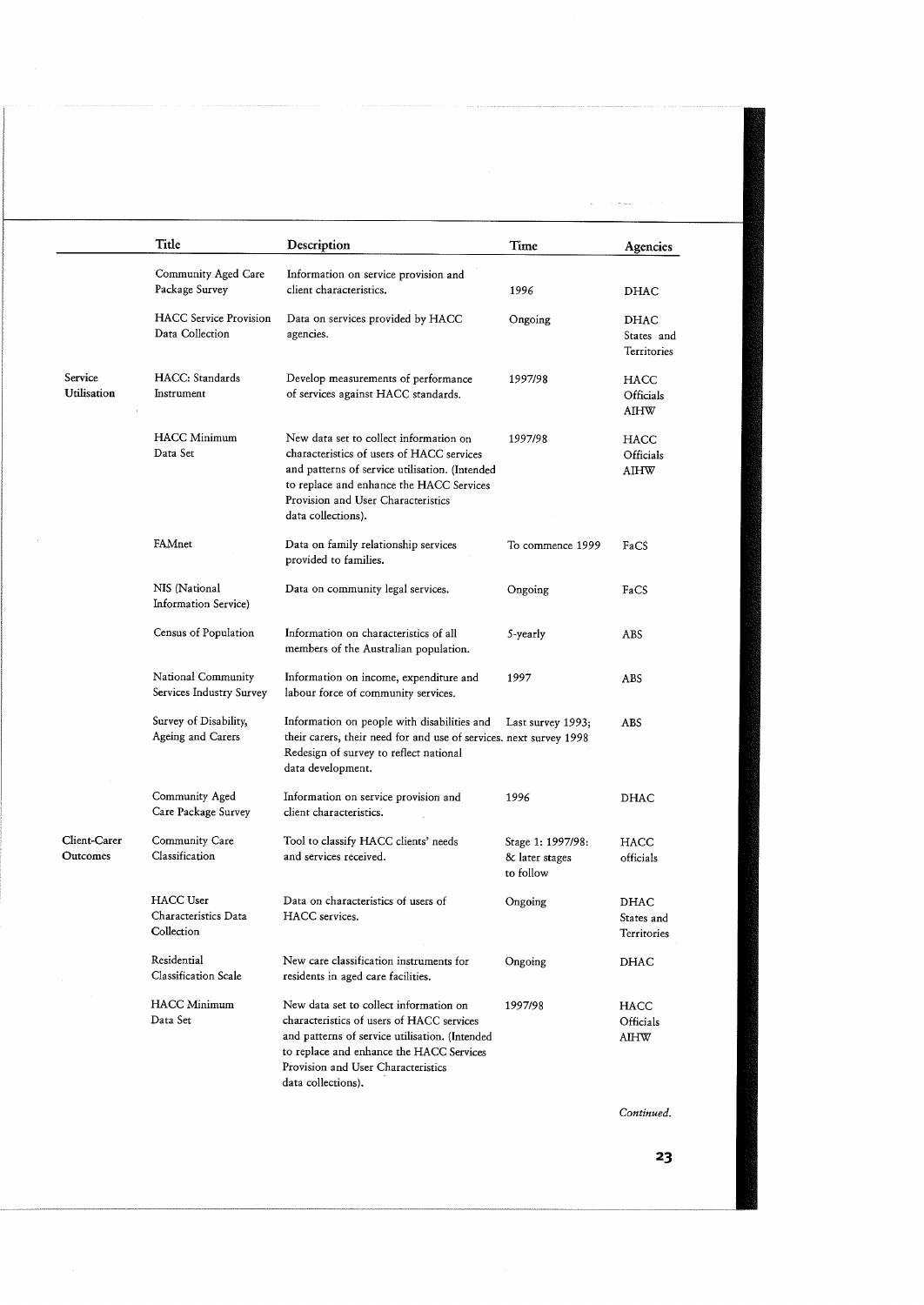| Title                                                        | Description                                                                                                  | Time    | <b>Agencies</b>                         |
|--------------------------------------------------------------|--------------------------------------------------------------------------------------------------------------|---------|-----------------------------------------|
| Community Aged<br>Care Packages Data                         | Data on client groups and services.                                                                          | Ongoing | <b>DHAC</b>                             |
| Aged Care Assessment<br>Program National<br>Minimum Data Set | Information on persons assessed by<br>Geriatric Assessment Teams.                                            | Ongoing | <b>DHAC</b>                             |
| Home & Community<br>Care Service: quality<br>measures        | Develop measurements of quality of<br>services against HACC standards.                                       | 1997/98 | <b>HACC</b><br>Officials                |
| <b>HACC Minimum</b><br>Data Set                              | Information on HACC services and<br>client characteristics.                                                  | 1997/98 | <b>HACC</b><br>Officials<br><b>AIHW</b> |
| Day Therapy<br>Centre Survey 1996                            | Data collection on the operations of<br>142 Day Therapy Centres providing<br>services for frail aged people. | 1997    | <b>DHFS</b>                             |
| Survey of Disability,<br>Ageing and Carers                   | Redesign of survey to reflect<br>national data development.                                                  | 1998    | <b>ABS</b>                              |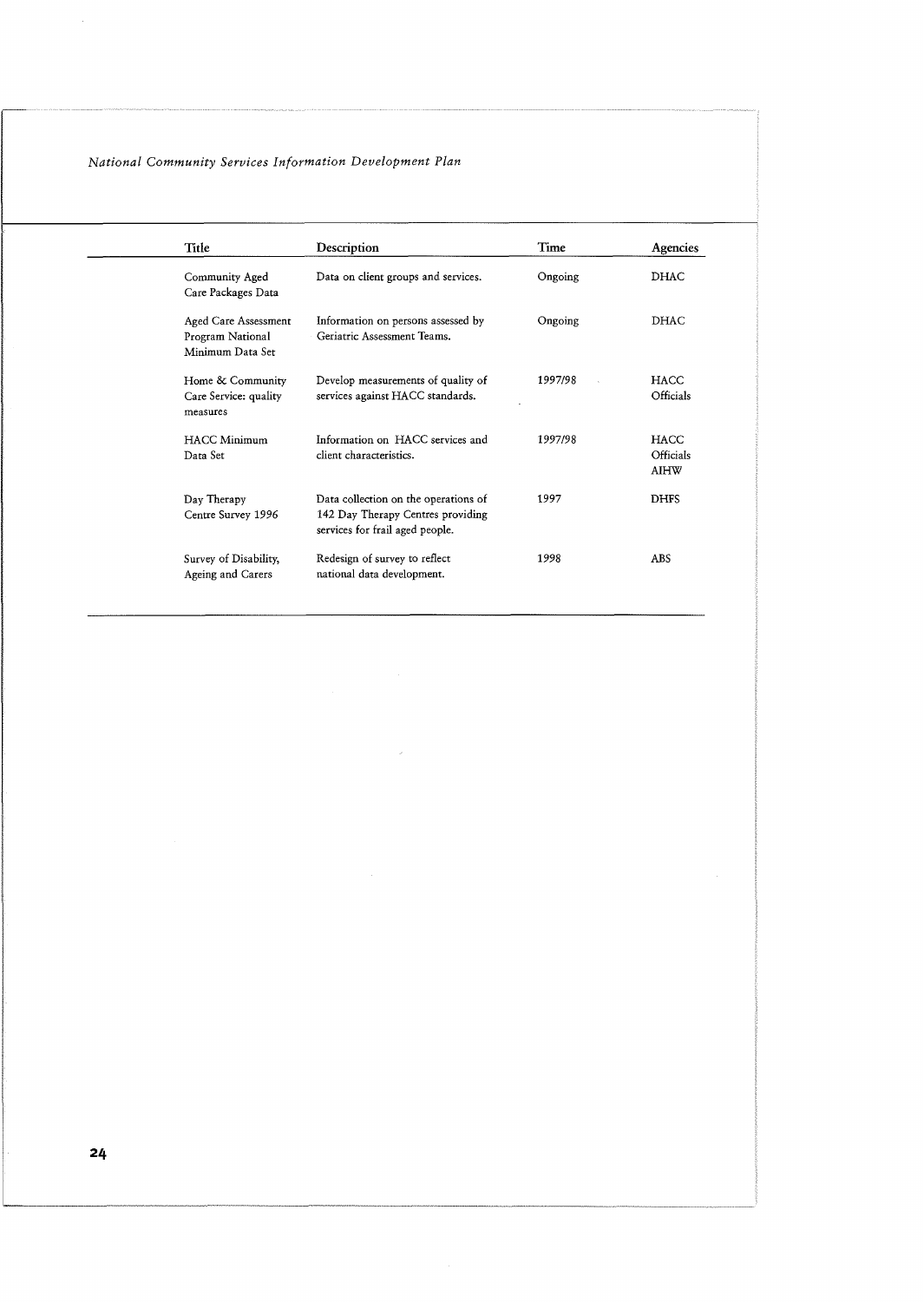#### **APPENDIX B**

## **National data collections and development activities conducted by government: Disability Services**

|                         | Title                                                                                    | Description                                                                                                                                                                                                                                                           | Time                                  | Agencies                                  |
|-------------------------|------------------------------------------------------------------------------------------|-----------------------------------------------------------------------------------------------------------------------------------------------------------------------------------------------------------------------------------------------------------------------|---------------------------------------|-------------------------------------------|
| Population<br>Wellbeing | Census of Population                                                                     | Information on characteristics of all<br>members of the Australian population.                                                                                                                                                                                        | 5-yearly                              | ABS                                       |
|                         | Survey of Disability,<br>Ageing and Carers                                               | Information on people with disabilities<br>and their carers, their need for and use<br>of services. Redesign of survey to reflect<br>national data development.                                                                                                       | Last survey 1993;<br>next survey 1998 | ABS                                       |
|                         | International<br>Classification of<br>Impairments, Disabilities<br>and Handicaps (ICIDH) | Input to revision of the ICIDH information<br>on characteristics and needs of people with<br>a disability, older persons and carers.                                                                                                                                  | Ongoing                               | AIHW and<br><b>DDRAG</b>                  |
| Service<br>Provision    | Commonwealth<br>Rehabilitation Service<br>Case Classification<br>Project                 | Development of client classification system<br>based on a standard assessment of<br>client needs.                                                                                                                                                                     | 1997                                  | <b>DHFS</b>                               |
|                         | National Survey of<br>Voluntary Work                                                     | Estimates of the number of people<br>undertaking voluntary work, activities<br>performed, time spent and field of<br>voluntary work.                                                                                                                                  | 1995                                  | ABS                                       |
|                         | National Community<br>Services Labour Force<br>Data                                      | Statistics and analysis of community<br>services labour force from ABS and<br>other sources.                                                                                                                                                                          | 1997                                  | AIHW                                      |
|                         | National Survey<br>of Time Use                                                           | Information on use of time, including<br>time spent in voluntary work and<br>other community participation.<br>Data provide a measure of unpaid work<br>in the community and particularly quantify<br>the time spent in formal voluntary work<br>and informal caring. | 1997                                  | <b>ABS</b>                                |
|                         | National Community<br>Services Industry Survey                                           | Information on income, expenditure and<br>labour force of community services.                                                                                                                                                                                         | 1997                                  | ABS                                       |
| Service<br>Utilisation  | Commonwealth/State<br>Disability Agreement<br>Minimum Data Set                           | Enhancement of the CSDA MDS in relation<br>to the range of data items included,<br>classifications used, and collection protocol.                                                                                                                                     | 1997/98                               | AIHW<br>FaCS<br>States and<br>Territories |
|                         | Survey of Disability,<br>Ageing and Carers                                               | Information on people with disabilities and<br>their carers, their need for and use of<br>services. Redesign of survey to reflect                                                                                                                                     | Last survey 1993;<br>next survey 1998 | ABS                                       |
|                         |                                                                                          | national data development.                                                                                                                                                                                                                                            |                                       | Continued.                                |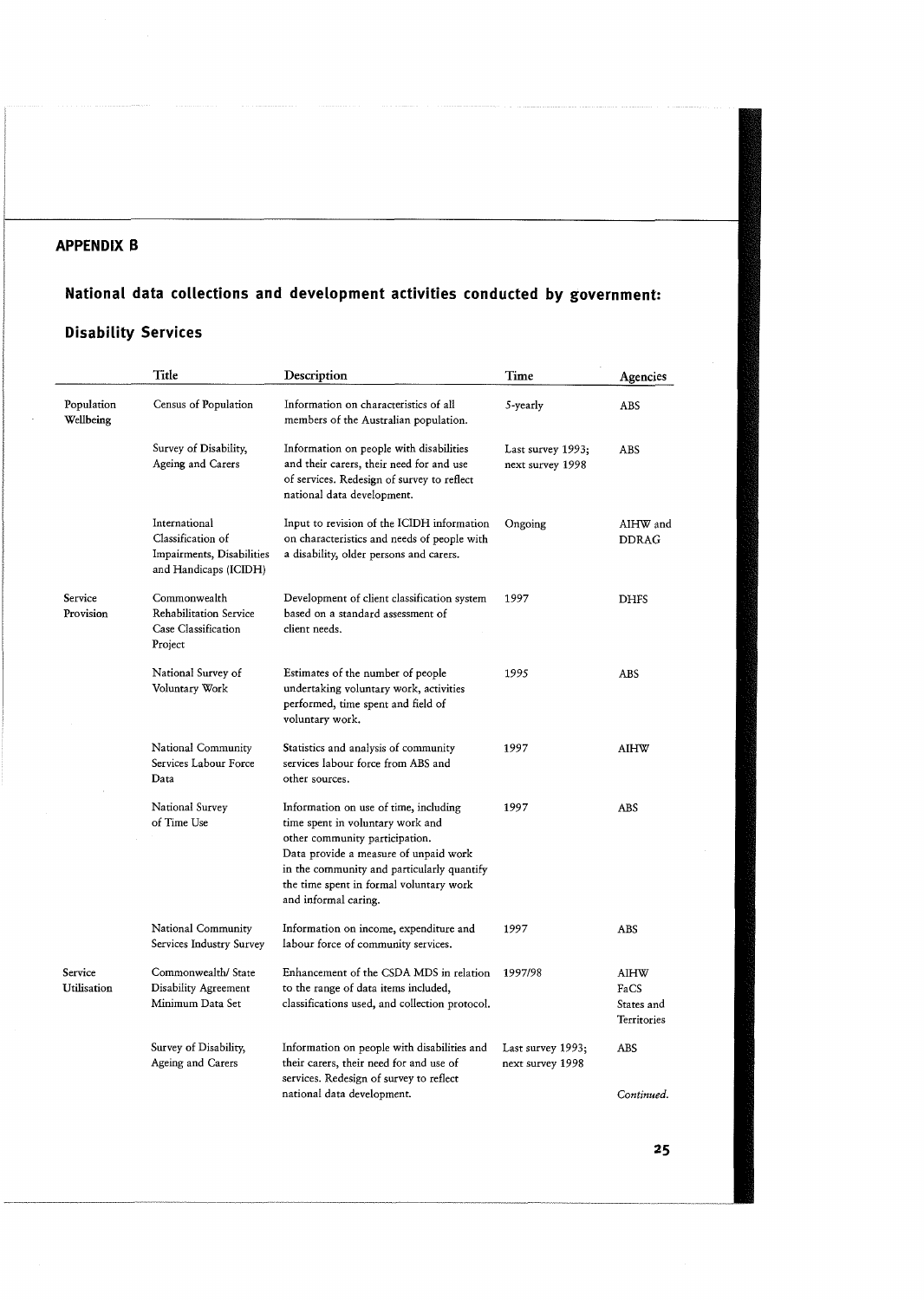|                          | Title                                                                                    | Description                                                                                                                          | Time             | Agencies                                                     |
|--------------------------|------------------------------------------------------------------------------------------|--------------------------------------------------------------------------------------------------------------------------------------|------------------|--------------------------------------------------------------|
|                          | National Information<br>Management System for<br>disability employment<br>service        | Redevelopment and enhancement of NIMS<br>for open employment services.                                                               | Ongoing          | FaCS<br><b>AIHW</b>                                          |
| Client-Carer<br>Outcomes | Commonwealth/State<br>Disability Agreement<br>Minimum Data Set                           | Enhancement of the CSDA MDS in relation<br>to the range of data items included,<br>classifications used, and collection protocol.    | Ongoing          | <b>AIHW</b><br>$F_{2}CS$<br>States and<br><b>Territories</b> |
|                          | International<br>Classification of<br>Impairments, Disabilities<br>and Handicaps (ICIDH) | Input to revision of the ICIDH information<br>on characteristics and needs of people with<br>a disability, older persons and carers. | Ongoing          | AIHW and<br>DDR AG                                           |
|                          | Survey of Disability,<br>Ageing and Carers                                               | Five-yearly national household survey.<br>Being redesigned to reflect national<br>data development.                                  | Next survey 1998 | ABS                                                          |
|                          | National Information<br>Management System                                                | Redevelopment and enhancement of<br>NIMS for open employment services.                                                               | Ongoing          | FaCS<br><b>AIHW</b>                                          |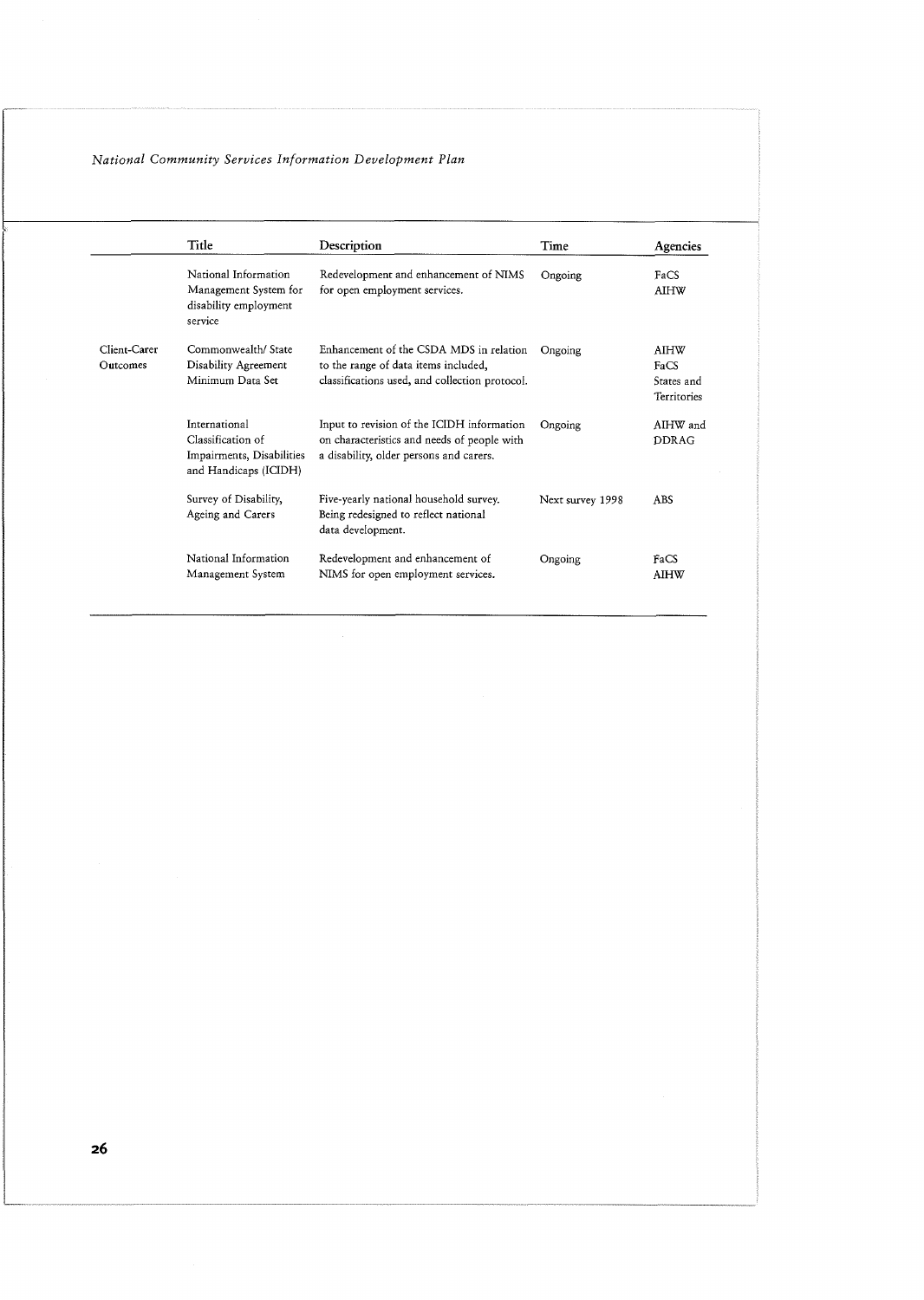#### **APPENDIX C**

#### **National data collections and development activities conducted by government:**

#### **Supported Accommodation**

|                          | Title                                               | Description                                                                                                                                                                                                                                                        | Time        | Agencies             |
|--------------------------|-----------------------------------------------------|--------------------------------------------------------------------------------------------------------------------------------------------------------------------------------------------------------------------------------------------------------------------|-------------|----------------------|
| Population<br>Wellbeing  | Census of Population                                | Information on characteristics of all<br>members of the Australian population.                                                                                                                                                                                     | $5$ -yearly | ABS                  |
| Service<br>Provision     | National SAAP<br>Data Collection                    | National data collection on clients of the<br>SAAP program, including supplementary<br>collections on casual clients, families<br>and unmet demand.                                                                                                                | Ongoing     | <b>DRAC</b><br>/AIHW |
|                          | <b>Welfare Services</b><br>Expenditure Data         | Data from the ABS and the Commonwealth<br>Grants Commission on government<br>expenditure on welfare services analysed<br>and published. Methods for estimating<br>expenditure by the private sector will be<br>further developed.                                  | Ongoing     | AIHW                 |
|                          | National Survey of<br>Voluntary Work                | Estimates of the number of people<br>undertaking voluntary work, activities<br>performed, time spent and field of<br>voluntary work.                                                                                                                               | 1995        | ABS                  |
|                          | National Community<br>Services Labour<br>Force Data | Statistics and analysis of community services 1997<br>labour force from ABS and other sources.                                                                                                                                                                     |             | <b>AIHW</b>          |
|                          | National Survey of<br>Time Use                      | Information on use of time, including time<br>spent in voluntary work and other<br>community participation. Data provide a<br>measure of unpaid work in the community<br>and particularly quantify the time spent in<br>formal voluntary work and informal caring. | 1997        | <b>ABS</b>           |
|                          | <b>SAAP</b> Administrative<br>Data Collection       | Administrative data collection from<br>State governments.                                                                                                                                                                                                          | Ongoing     | DRAC/<br>AIHW        |
| Service<br>Utilisation   | National Data Collection                            | National data collection on clients of<br>the SAAP program, including supplementary<br>collections on casual clients, families and<br>unmet demand.                                                                                                                | Ongoing     | DRAC/<br>AIHW        |
| Client-Carer<br>Outcomes | Data Dictionary                                     | Investigate integration of SAAP data<br>dictionary with the NCS Data Dictionary.                                                                                                                                                                                   | Ongoing     | DRAC/<br>AIHW        |
|                          | National Data<br>Collection                         | National data collection on clients of the<br>SAAP program, including supplementary<br>collections on casual clients, families and<br>unmet demand.                                                                                                                | Ongoing     | DRAC/<br>AIHW        |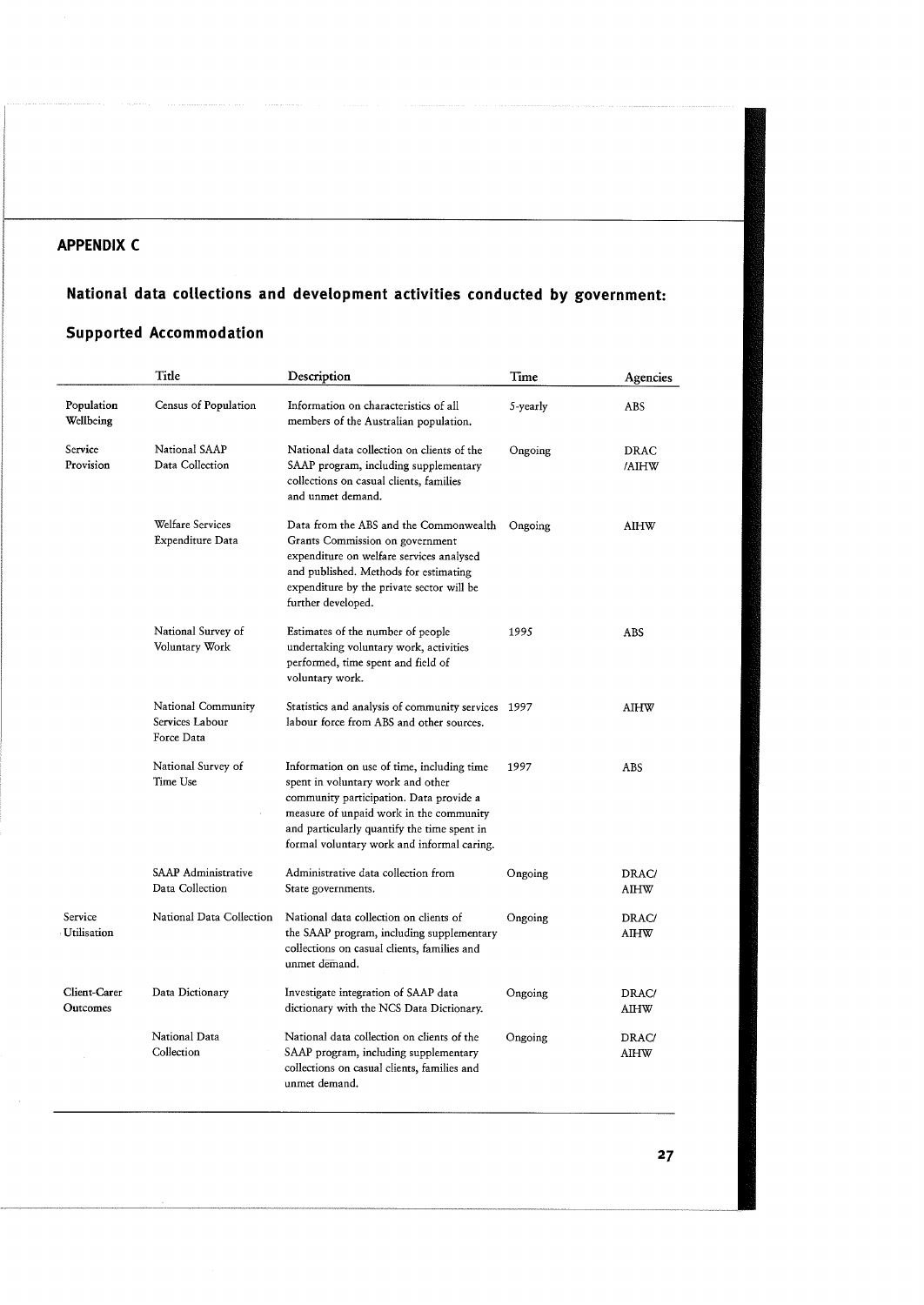#### **APPENDIX D**

## **National data collections and development activities conducted by government: Child Care** & **Preschool**

**J** 

|                         | Title                                               | Description                                                                                                                                                                                                                                                        | Time     | Agencies    |
|-------------------------|-----------------------------------------------------|--------------------------------------------------------------------------------------------------------------------------------------------------------------------------------------------------------------------------------------------------------------------|----------|-------------|
| Population<br>Wellbeing | Census of Population                                | Information on characteristics of all<br>members of the Australian population.                                                                                                                                                                                     | 5-yearly | ABS         |
|                         | National Information<br>Strategy for Child Care     | To improve and complement existing<br>information systems, to better inform<br>child care providers' decisions and to<br>ensure parents have the necessary information<br>to make appropriate choices about their<br>use of child care.                            | 1997     | FaCS        |
|                         | Healthwiz - expansion<br>to cover child care        | Childcare planning data are incorporated<br>into Healthwiz to enable PC-based table<br>production of Childcare Census and Needs<br>Based planning statistics for planning, policy<br>development and briefing.                                                     | Ongoing  | FaCS        |
| Service<br>Provision    | Welfare Services<br>Expenditure Data                | Data from the ABS and the Commonwealth<br>Grants Commission on government<br>expenditure on welfare services analysed<br>and published. Methods for estimating<br>expenditure by the private sector will be<br>further developed.                                  | Ongoing  | <b>AIHW</b> |
|                         | National Survey of<br>Voluntary Work                | Estimates of the number of people<br>undertaking voluntary work, activities<br>performed, time spent and field of<br>voluntary work.                                                                                                                               | 1995     | ABS         |
|                         | National Community<br>Services Labour Force<br>Data | Statistics and analysis of community services 1997<br>labour force from ABS and other sources.                                                                                                                                                                     |          | AIHW        |
|                         | Child Care System                                   | This payments system provides data on<br>expenditure and other data for planning.                                                                                                                                                                                  | Ongoing  | FaCS        |
|                         | National Survey of<br>Time Use                      | Information on use of time, including time<br>spent in voluntary work and other<br>community participation. Data provide a<br>measure of unpaid work in the community<br>and particularly quantify the time spent in<br>formal voluntary work and informal caring. | 1997     | ABS         |
|                         | Child Care<br>data development                      | Investigate the variety of services programs<br>and policies in the States and Territories<br>including data definitions/collections                                                                                                                               | 1997/98  | AIHW        |
|                         |                                                     | within the child care sector.                                                                                                                                                                                                                                      |          | Continued.  |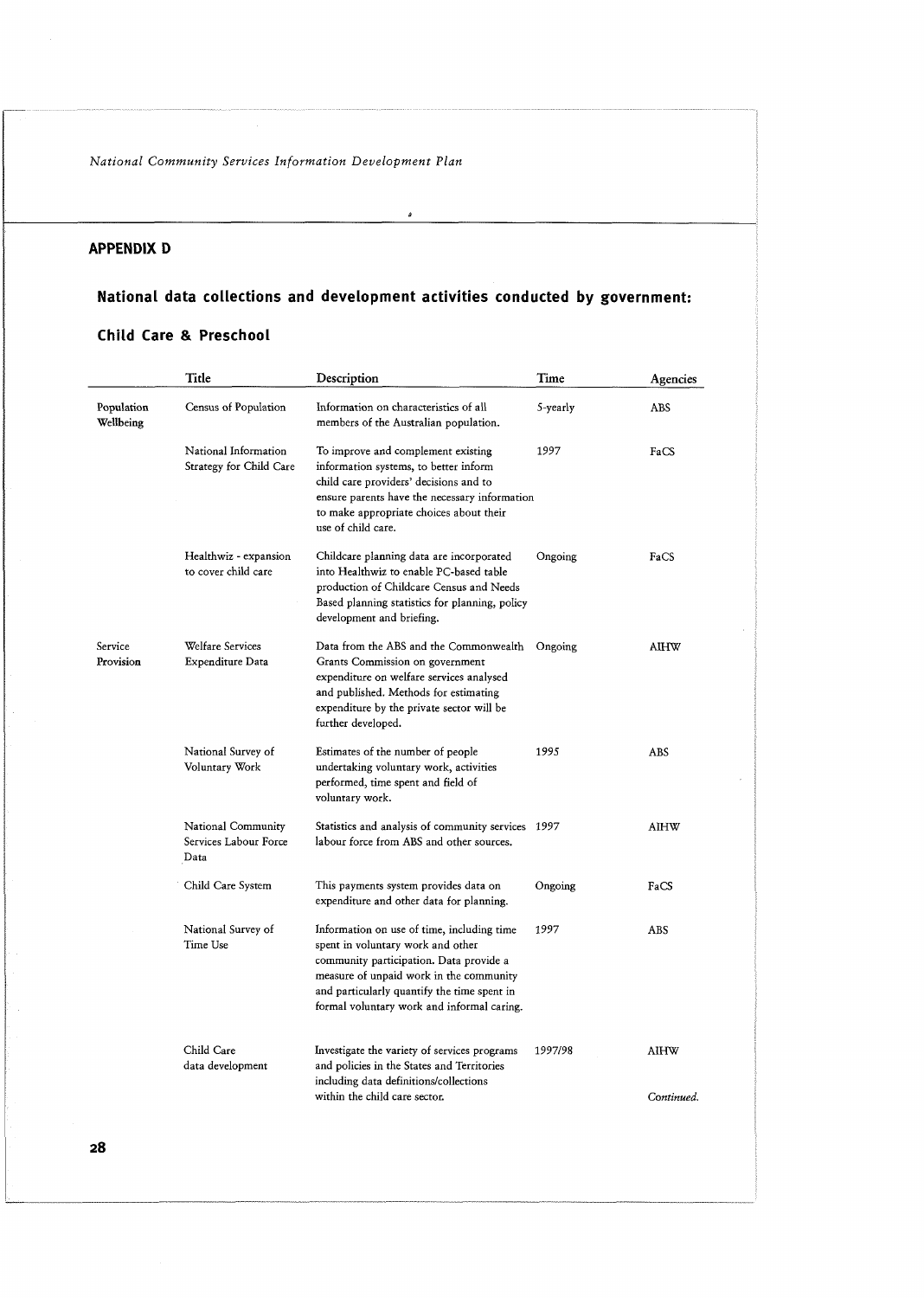|                          | Title                                                             | Description                                                                                                                                     | Time                               | Agencies     |
|--------------------------|-------------------------------------------------------------------|-------------------------------------------------------------------------------------------------------------------------------------------------|------------------------------------|--------------|
|                          | Child Care Census                                                 | Census of childcare providers, providing<br>details on supply and use of formal childcare<br>under the Children's Services Program.             | Annual                             | FaCS         |
| Service<br>Utilisation   | National Child<br>Care Survey                                     | 3-yearly survey of use of childcare services.<br>Details on demand for and use of formal<br>and informal childcare.                             | Every 3 years;<br>next survey 1999 | <b>ABS</b>   |
|                          | Child Care Census                                                 | Census of childcare providers, providing<br>details on supply and use of formal<br>childcare services under the Children's<br>Services Program. | Annual                             | FaCS         |
| Client-Carer<br>Outcomes | National Child<br>Care Survey                                     | 3-yearly survey of use of childcare services.<br>Details on demand for and use of formal<br>and informal childcare and preschool.               | Every 3 years;<br>next survey 1999 | <b>ABS</b>   |
|                          | Child Care Census                                                 | Census of childcare providers, providing<br>details on supply and use of formal childcare<br>under the Children's Services Program.             | Annual                             | FaCS         |
|                          | Quality<br>Improvement &<br><b>Accreditation System</b><br>(QIAS) | The system provides data on the rating of<br>childcare providers according to<br>accreditation principles.                                      | Ongoing                            | FaCS         |
|                          | National Indigenous<br>Pre-School Census                          | National census of all Indigenous<br>preschool students.                                                                                        | Annual                             | <b>DETYA</b> |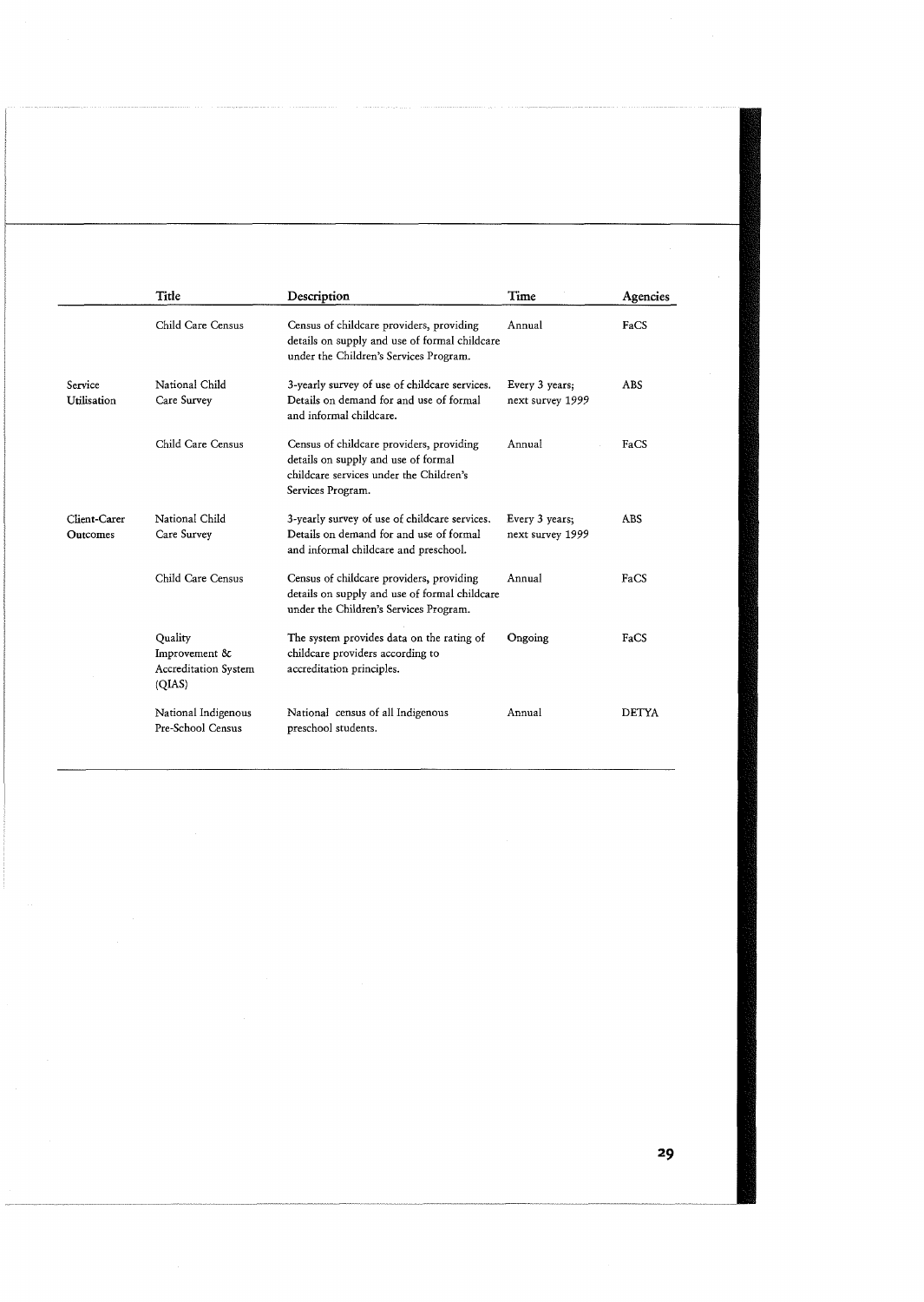#### **APPENDIX E**

#### **National data collections and development activities conducted by government:**

#### **Title Description Time Agencies**  Population<br>Wellbeing Service Child Protection Enhancement of data consistency and Ongoing AIHW Provision National Minimum definition. Development of counting States and rules and data dictionaries on data Territories Data Set collections. 1995 ABS National Survey of Estimates of the number of people Voluntary Work undertaking voluntary work, activities performed, time spent and field of voluntary work. Statistics and analysis of community 1997 AIHW National Community services labour force from ABS Services Labour Force and other sources. Data National Survey Information on use of time, including 1997 ABS of Time Use time spent in voluntary work and other community participation. Data provide a measure of unpaid work in the community and particularly quantify the time spent in formal voluntary work and informal caring. Service Child Protection Enhancement of data consistency and Ongoing AIHW Utilisation National Minimum definition. Development of counting rules States and Data Set and data dictionaries on data collections. Territories Enhancement of data consistency and Ongoing AIHW Client-Carer Child Protection Outcomes National Minimum definition. Development of counting rules States and Data Set and data dictionaries on data collections. Territories

#### **Child Protection** & **Welfare**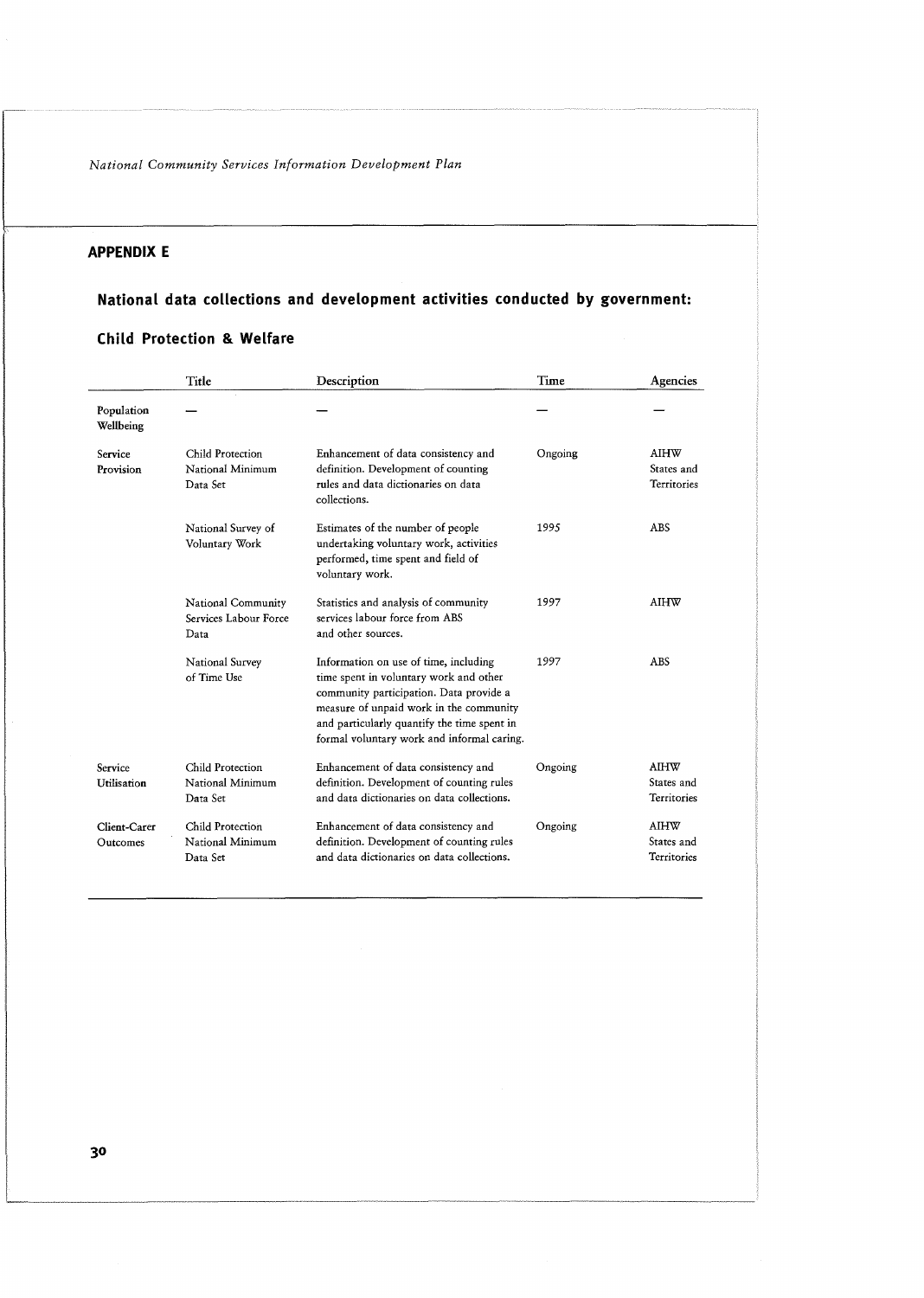#### **APPENDIX F**

## **National data collections and development activities conducted by government: Juvenile Justice/Welfare**

|                          | Title                                                                            | Description                                                                                                                                                                                                                                                                                                                       | Time         | Agencies                                                |
|--------------------------|----------------------------------------------------------------------------------|-----------------------------------------------------------------------------------------------------------------------------------------------------------------------------------------------------------------------------------------------------------------------------------------------------------------------------------|--------------|---------------------------------------------------------|
| Population<br>Wellbeing  | Census of Population                                                             | Information on characteristics of all<br>members of the Australian population.                                                                                                                                                                                                                                                    | 5-yearly     | <b>ABS</b>                                              |
| Service<br>Provision     | Welfare Services<br>Expenditure Data                                             | Data from the ABS and the Commonwealth<br>Grants Commission on government<br>expenditure on welfare services analysed<br>and published. Methods for estimating<br>expenditure by the private sector will be<br>further developed.                                                                                                 | Ongoing      | AIHW                                                    |
|                          | Youth Justice<br>Information System<br>costing and options<br>of upgrade project | To review the Youth Justice Information<br>System and specify and cost the options<br>for extension of the system State-wide.<br>The system will record relevant data<br>arising from the implementation of the<br>new Youth Justice Legislation and include<br>details of charges and outcomes of juvenile<br>court appearances. | Ongoing      | Tasmanian<br>Dept of<br>Health<br>and Human<br>Services |
|                          | National Survey<br>of Voluntary Work                                             | Estimates of the number of people<br>undertaking voluntary work, activities<br>performed, time spent and field of<br>voluntary work.                                                                                                                                                                                              | 1995         | <b>ABS</b>                                              |
|                          | National Community<br>Services Labour<br>Force Data                              | Statistics and analysis of community services 1997<br>labour force from ABS and other sources.                                                                                                                                                                                                                                    |              | AIHW                                                    |
|                          | National Survey<br>of Time Use                                                   | Information on use of time, including time<br>spent in voluntary work and other<br>community participation. Data provide a<br>measure of unpaid work in the community<br>and particularly quantify the time spent in<br>formal voluntary work and informal caring.                                                                | 1997         | <b>ABS</b>                                              |
| Service<br>Utilisation   | Juvenile<br>Court System                                                         | Information is supplied from the<br>Department of Juvenile Justice on all<br>Children's Court appearances involving<br>welfare matters.                                                                                                                                                                                           | Twice-yearly | <b>NSW</b><br>Department<br>of Juvenile<br>Justice      |
| Client-Carer<br>Outcomes |                                                                                  |                                                                                                                                                                                                                                                                                                                                   |              |                                                         |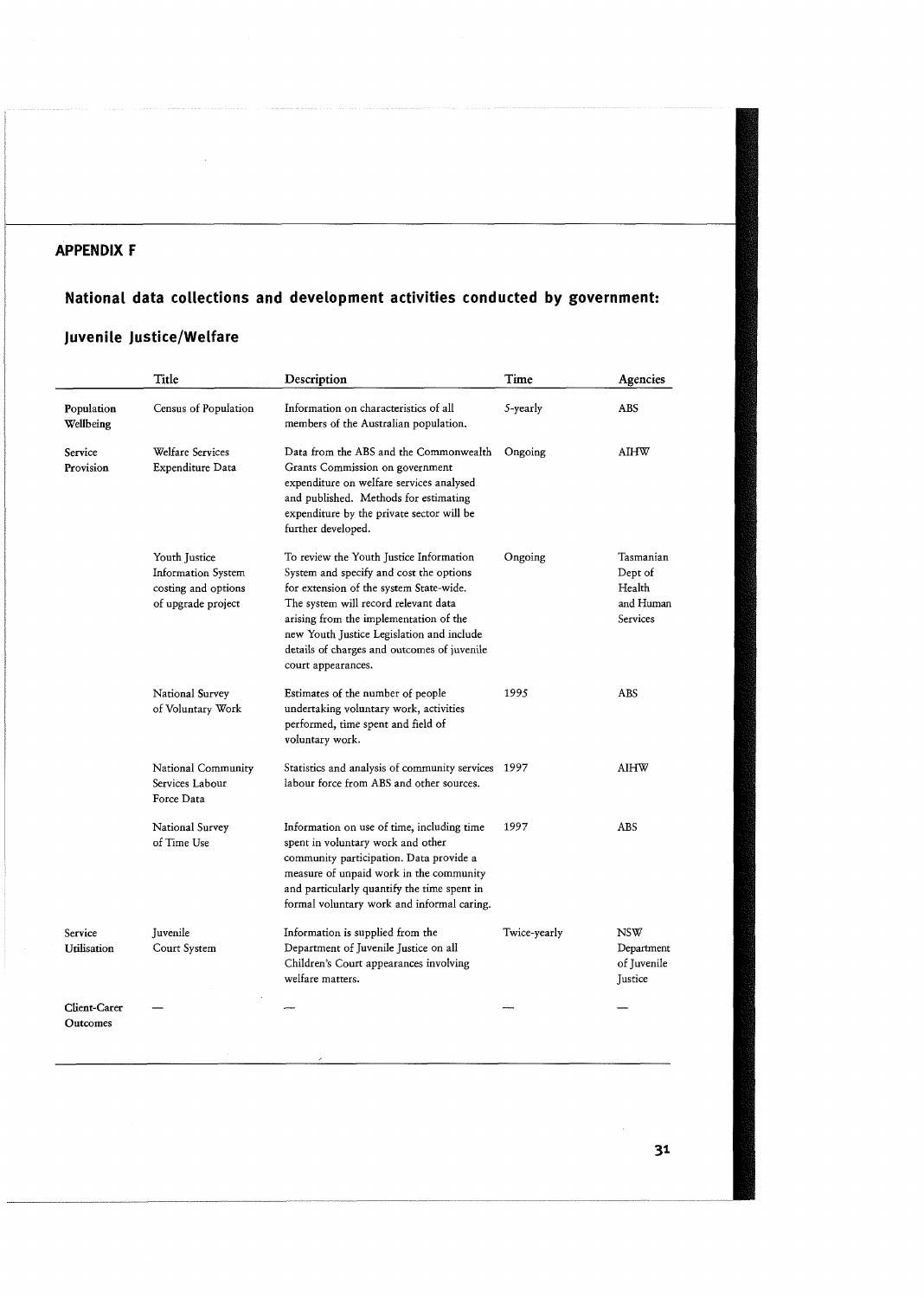#### **APPENDIX G**

# **National data collections and development activities conducted by government:**

#### **Family Support**

|                          | Title                                               | Description                                                                                                                                                                                                                                                        | Time                       | Agencies             |
|--------------------------|-----------------------------------------------------|--------------------------------------------------------------------------------------------------------------------------------------------------------------------------------------------------------------------------------------------------------------------|----------------------------|----------------------|
| Population<br>Wellbeing  | Census of Population                                | Information on characteristics of all<br>members of the Australian population.                                                                                                                                                                                     | 5-yearly                   | ABS                  |
|                          | National Family<br>Characteristics Survey           | Data on structure and characteristics of<br>families, parents and children.                                                                                                                                                                                        | First survey<br>April 1997 | <b>ABS</b><br>$\sim$ |
|                          | Household and<br>Labour Force Surveys               | Data on structure and function of<br>households and families.                                                                                                                                                                                                      | Ongoing                    | ABS                  |
| Service<br>Provision     | Welfare Services<br>Expenditure Data                | Data from the ABS and the Commonwealth<br>Grants Commission on government<br>expenditure on welfare services analysed<br>and published. Methods for estimating<br>expenditure by the private sector will be<br>further developed.                                  | Ongoing                    | <b>AIHW</b>          |
|                          | National Survey<br>of Voluntary Work                | Estimates of the number of people<br>undertaking voluntary work, activities<br>performed, time spent and field of<br>voluntary work.                                                                                                                               | 1995                       | <b>ABS</b>           |
|                          | National Community<br>Services Labour<br>Force Data | Statistics and analysis of community<br>services labour force from ABS<br>and other sources.                                                                                                                                                                       | 1997                       | <b>AIHW</b>          |
|                          | National Survey<br>of Time Use                      | Information on use of time, including time<br>spent in voluntary work and other<br>community participation. Data provide a<br>measure of unpaid work in the community<br>and particularly quantify the time spent in<br>formal voluntary work and informal caring. | 1997                       | ABS                  |
|                          | FAMnet                                              | Data collection being developed on Family<br>Relationships Services Program.                                                                                                                                                                                       | To commence<br>early 1999  | FaCS                 |
|                          | NIS (National<br>Information System)                | Data collection by Community<br>Legal Services.                                                                                                                                                                                                                    | Ongoing                    | FaCS                 |
| Service<br>Utilisation   | FAMnet                                              | Data collection being developed on Family<br>Relationships Services Program.                                                                                                                                                                                       | To commence<br>early 1999  | FaCS                 |
|                          | NIS (National<br>Information System)                | Data collection by Community Legal<br>Services.                                                                                                                                                                                                                    | Ongoing                    | FaCS                 |
| Client-Carer<br>Outcomes |                                                     |                                                                                                                                                                                                                                                                    |                            |                      |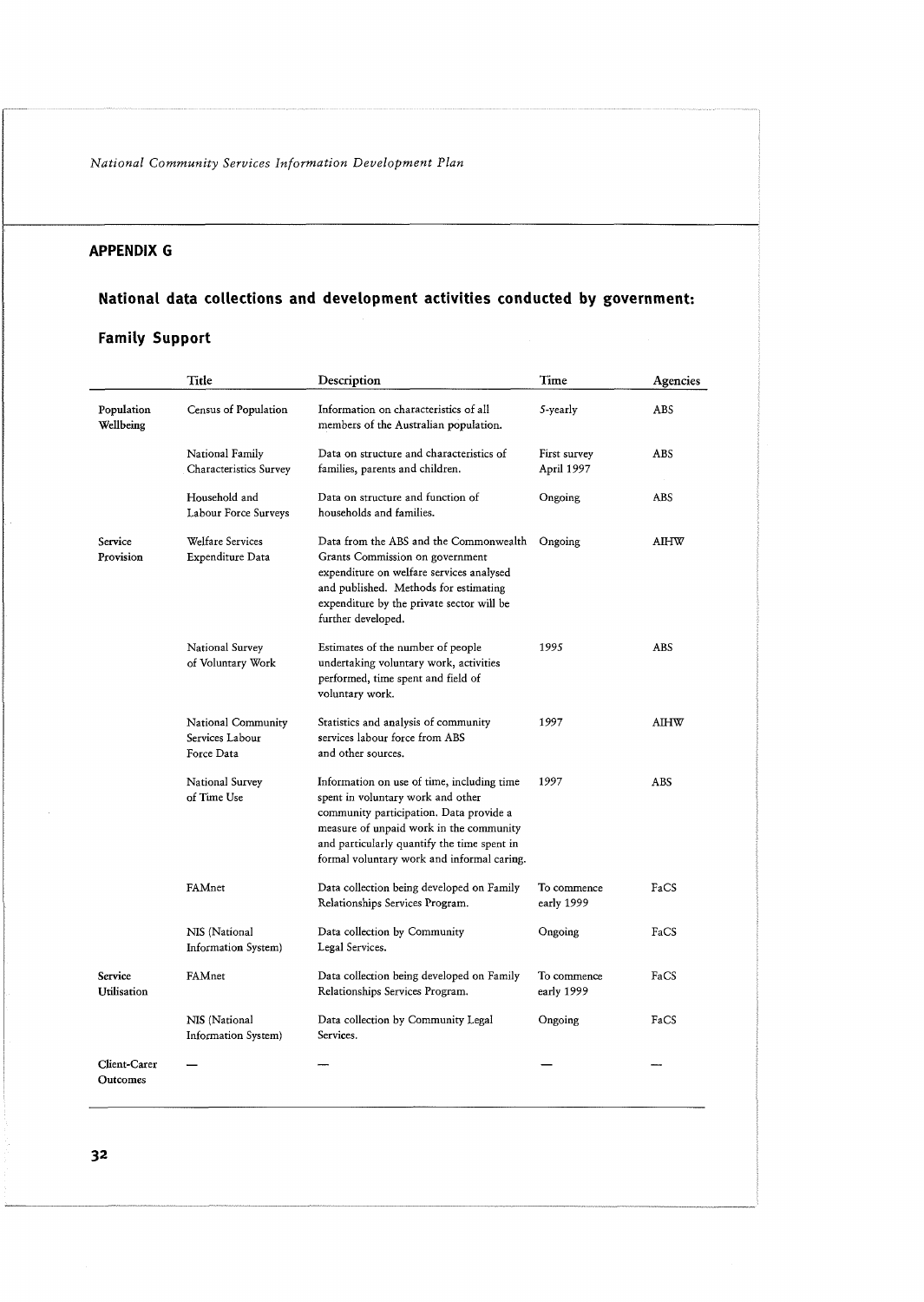#### **APPENDIX H**

#### **National data collections and development activities conducted by government:**

#### **Emergency Relief** & **Crisis Services**

|                          | Title                                                         | Description                                                                                                                                                                                                                                                                 | Time                         | Agencies    |
|--------------------------|---------------------------------------------------------------|-----------------------------------------------------------------------------------------------------------------------------------------------------------------------------------------------------------------------------------------------------------------------------|------------------------------|-------------|
| Population<br>Wellbeing  |                                                               |                                                                                                                                                                                                                                                                             |                              |             |
| Service<br>Provision     | National Survey of<br>Voluntary Work                          | Estimates of the number of people<br>undertaking voluntary work, activities<br>performed, time spent and field of<br>voluntary work.                                                                                                                                        | 1995                         | <b>ABS</b>  |
|                          | <b>Welfare Services</b><br>Expenditure Data                   | Data from the ABS and the Commonwealth<br>Grants Commission on government<br>expenditure on welfare services analysed<br>and published. Methods for estimating<br>expenditure by the private sector will<br>be further developed.                                           | Ongoing                      | <b>AIHW</b> |
|                          | <b>Emergency Relief</b><br>Information and<br>Payments System | Program Administration System used<br>to make payments to community-based<br>welfare organisations funded under the<br>Commonwealth Emergency Relief Program.<br>Details recorded include name of agency,<br>address, outlets, geographical location and<br>level of grant. | Ongoing                      | FaCS        |
| Service<br>Utilisation   | <b>Emergency Relief</b><br>Data Collection<br>Program         | Data collection across all emergency relief<br>services to collect data on applicants for<br>emergency relief services.                                                                                                                                                     | August 1995 -<br>August 1998 | <b>DHFS</b> |
| Client-Carer<br>Outcomes |                                                               |                                                                                                                                                                                                                                                                             |                              |             |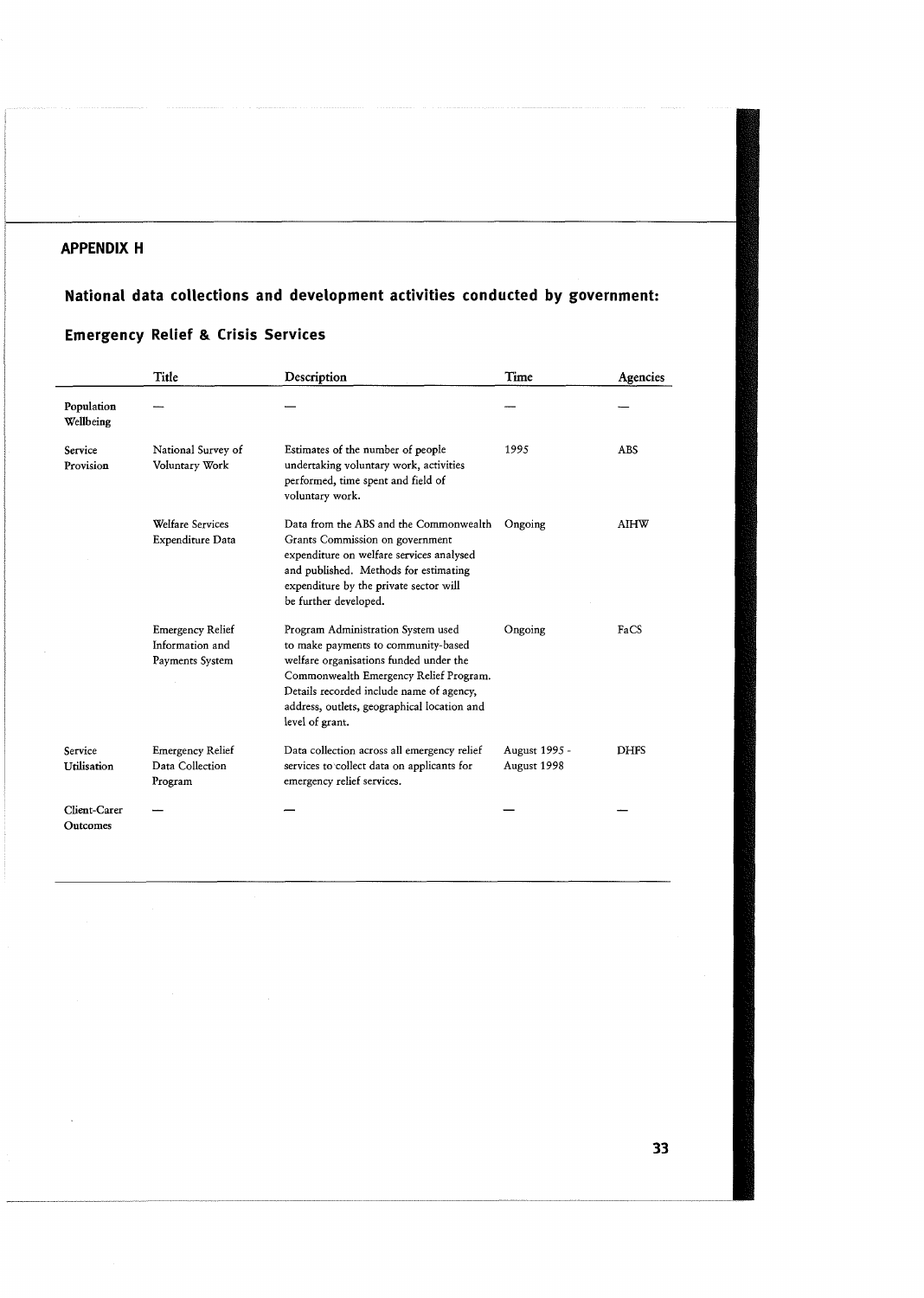#### **APPENDIX I**

# **National data collections and development activities conducted by government:**

#### **Indigenous People**

| Title                                                       | Description                                                                                                                       | Time                         | Agencies                                 |
|-------------------------------------------------------------|-----------------------------------------------------------------------------------------------------------------------------------|------------------------------|------------------------------------------|
| National Aboriginal<br>and Torres Strait<br>Islander Survey | Comprehensive survey of the social<br>conditions of the health and welfare<br>of Aboriginal and Torres Strait<br>Islander people. | 1994 and<br>proposed<br>2000 | ABS                                      |
| Census of Population                                        | Information on characteristics of all<br>members of the Australian population,<br>including Indigenous identification.            | 5-yearly                     | ABS                                      |
| Child Protection                                            | Administrative data from States and<br>Territories on child protection cases.<br>Includes Indigenous identification.              | Ongoing                      | States and<br>Territories<br><b>AIHW</b> |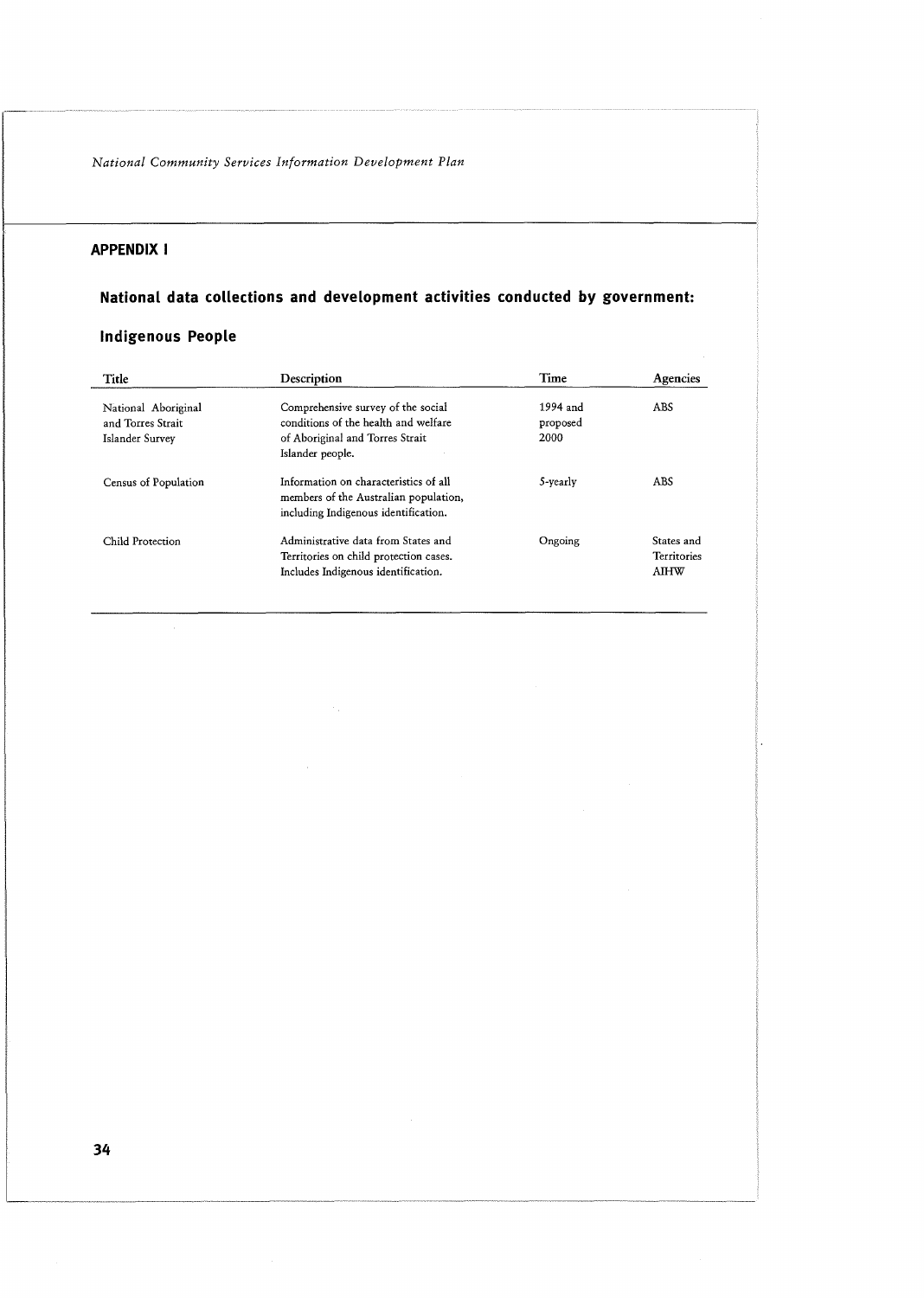#### **APPENDIX J**

#### **National data development activities conducted by government:**

#### **Data Development Infrastructure**

| Title                                                                                | Description                                                                                                                                                                                                                                                                  | Time                 | Agencies               |
|--------------------------------------------------------------------------------------|------------------------------------------------------------------------------------------------------------------------------------------------------------------------------------------------------------------------------------------------------------------------------|----------------------|------------------------|
| National Community<br>Services Data Dictionary                                       | Develop NCSDD as the source of data<br>definitions and classification for all<br>areas of community services. Investigate<br>integration of the National Health Data<br>Dictionary with the NCSDD.                                                                           | Ongoing from 1997    | AIHW<br><b>NCSDC</b>   |
| National Community<br>Services Information<br>Model                                  | Develop a national information model<br>to assist in identifying the types of<br>information needed to be reported on,<br>and thus classified in a nationally consistent<br>way. Investigate integration of the National<br>Health Information Model with the NCSIM.         | Ongoing from 1997    | AIHW<br><b>NCSDC</b>   |
| National Community<br>Services Information<br>Development Plan                       | From extensive consultations, develop<br>an information development plan.<br>Publication of National Community<br>Services Information Development Plan<br>and Agreement. Investigate integration of the<br>NCSIDP with the National Health<br>Information Development Plan. | Ongoing from<br>1997 | AIHW/<br><b>NCSIMG</b> |
| National Classification<br>of Community Services<br>Activities, Users and<br>Setting | Provide a framework for the future<br>development of administrative data in<br>the community services field. Investigate<br>implementation in State/Territory<br>administrative systems.                                                                                     | 1997                 | <b>AIHW</b>            |
| National Community<br>Services Industry Survey                                       | Provide baseline data on the size,<br>structure, funding, expenditure and<br>service delivery of the industry.                                                                                                                                                               | 1996/97              | <b>ABS</b>             |

Continued.